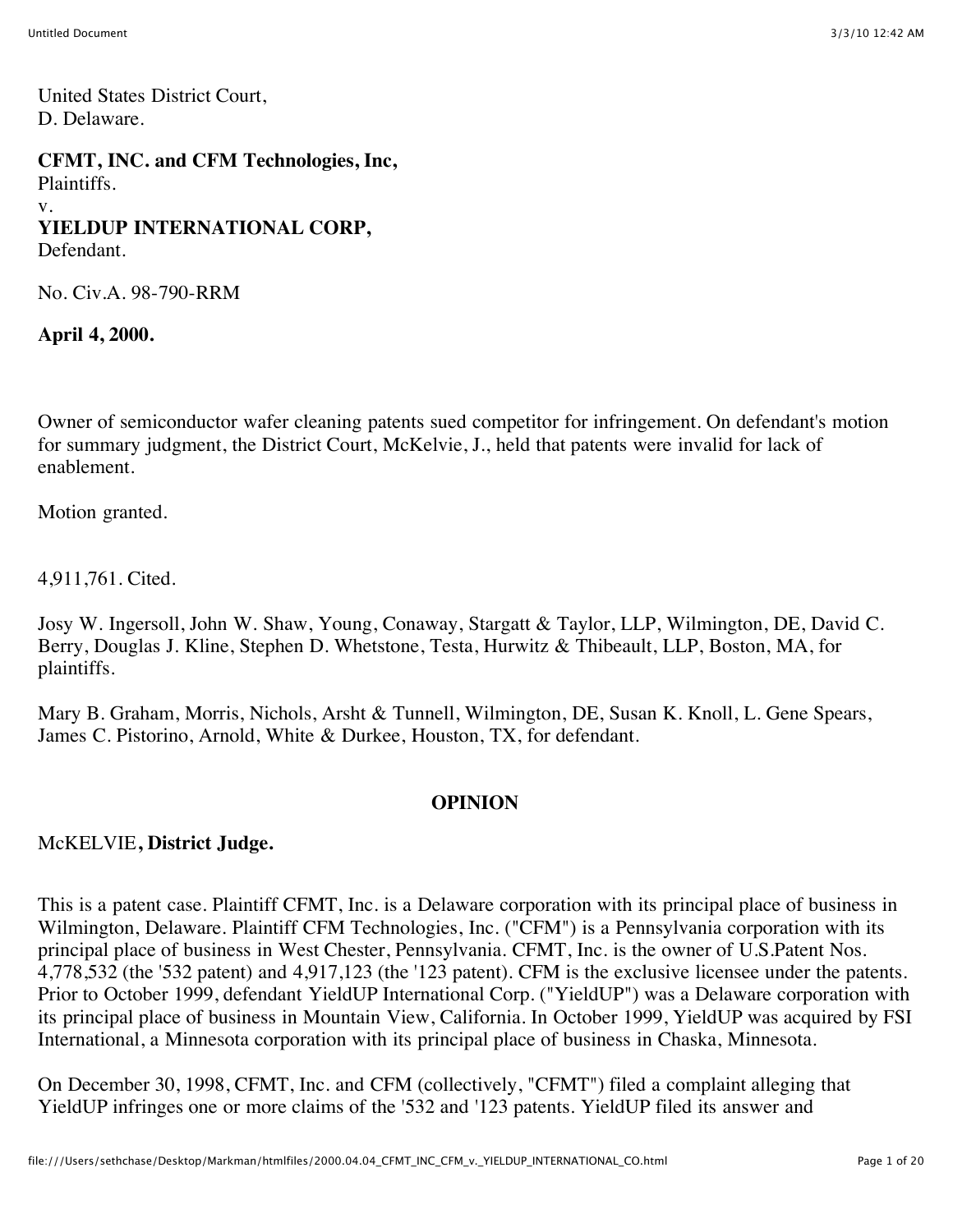counterclaim on January 25, 1999, in which it denied CFMT's allegation of infringement, asserted affirmative defenses of invalidity and unenforceability and sought a declaratory judgment of invalidity and non-infringement. The case is scheduled for a ten-day jury trial beginning May 1, 2000.

On December 22, 1999, YieldUP moved for a summary judgment that the '532 and '123 patents are invalid because the patents' specifications are non-enabling. On January 31, 2000, CFMT filed a cross-motion for a summary judgment that the patents are enabling. The parties have completed briefing on the motions. On March 15, 2000, the court heard oral argument on the motions and held a trial in accordance with Markman v. Westview Instruments, Inc., 517 U.S. 370, 116 S.Ct. 1384, 134 L.Ed.2d 577 (1996), to construe disputed claims of the '532 and '123 patents. This is the court's construction of those disputed claims and its decision on the motions for summary judgment.

# **I.** *FACTUAL AND PROCEDURAL BACKGROUND*

The court draws the following facts from the affidavits, documents and deposition transcripts submitted by the parties.

# **A.** *General Description of the Technology*

The patents in suit relate to technology for cleaning silicon wafers during computer chip manufacturing. A computer chip typically consists of a wafer of processed silicon, a surrounding case that protects the silicon, and wires that extend from the silicon and enable the chip to interact with the computer or other equipment in which it is used. Manufacturing computer chips requires more than 200 processing steps in which discs of silicon, called semiconductor wafers, are repeatedly etched and implanted with circuitry. Over 40 of these steps are wet processing steps where the wafers are subjected to process fluids.

Prior to the patents in suit, individual wet processing steps were performed by dipping semiconductor wafers into a series of open sinks, where each successive sink contained a different process fluid. Because the sinks were open to the atmosphere, however, unwanted airborne particles could enter the process fluids and contaminate the wafer's microscopic circuits. In subsequent processing steps when layers or coatings were added to the wafer, the contaminants could become trapped or "burned into" the wafer, resulting in a defective computer chip. During a previous trial concerning a related CFMT patent, one of the inventors of the patents in suit explained:

If there is even the tiniest speck of material in one of those lines, it is like a boulder on a railroad track. And if it tends to be conducting material then it shorts those railroad tracks together and you are going to end up with a dead device.

#### **B.** *The '532 and* '123 Patents

On October 18, 1988, the United States Patent and Trademark Office ("PTO") issued the '532 patent to CFM as assignee of the inventors, Christopher F. McConnell and Alan E. Walter. The '532 patent is entitled "Process and Apparatus for Treating Wafers with Process Fluids." On April 17, 1990, the PTO issued the '123 patent to CFM as assignee of the inventors, McConnell and Walter. The '123 patent is entitled "Apparatus for Treating Wafers with Process Fluids." The '532 and '123 patents were later assigned to CFMT, Inc. and CFM became the exclusive licensee of the patents.

The '532 and '123 patents describe the same technology. The '532 patent claims a method for practicing the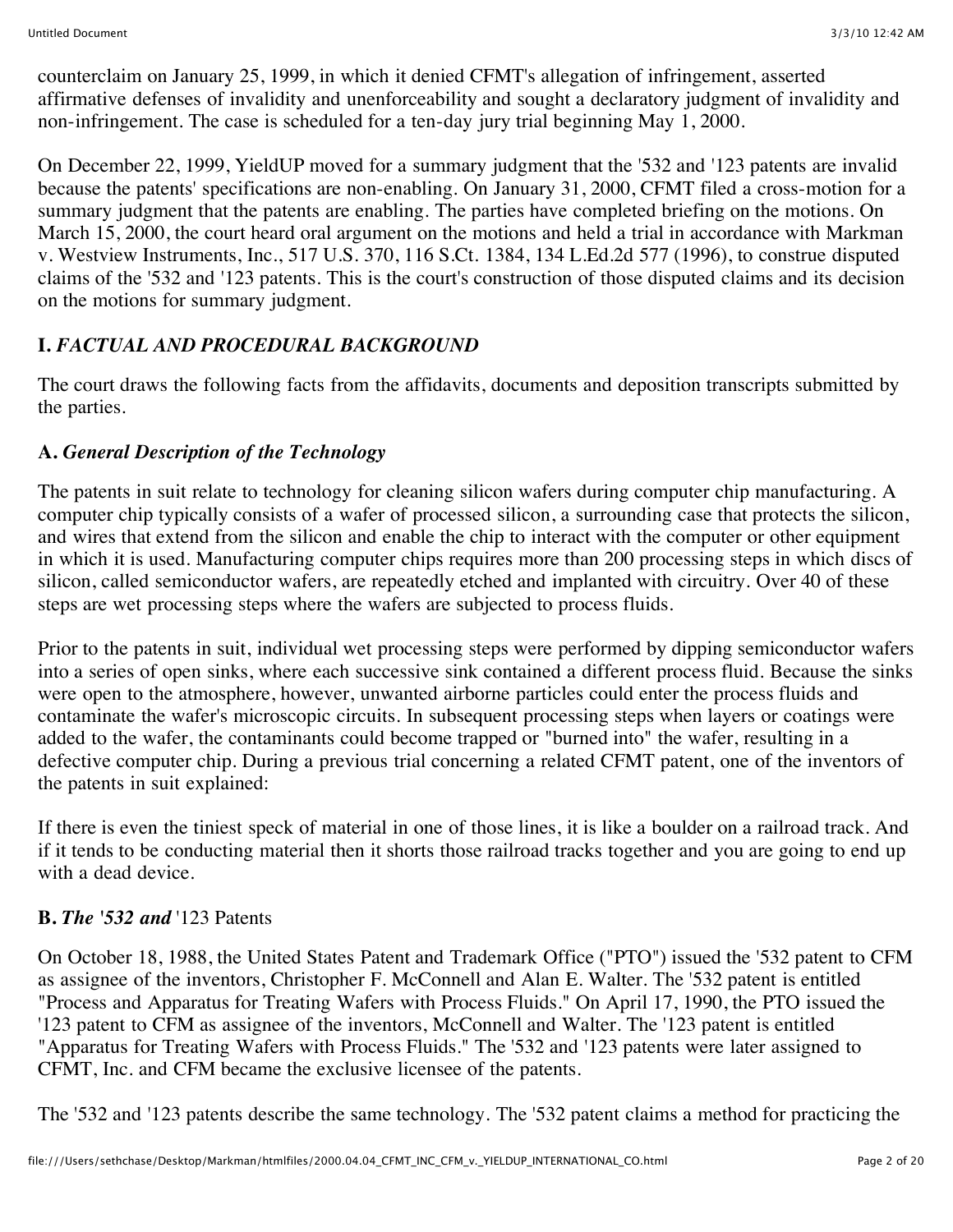invention and the '123 patent claims an apparatus. The patents describe a "Full Flow" system for wet processing semiconductor wafers wherein process fluids (gases or liquids) are pumped into an enclosed vessel where the wafers remain stationary. The "Full Flow" system allows process fluids to flow past the wafers sequentially and continuously. The apparatus then drains the fluids out the bottom as new fluids come in the top for rinsing or drying.

By consolidating the cleaning, rinsing and drying steps used in wafer fabrication into a single, enclosed vessel with a continuous flow of process fluids past wafer surfaces, the inventions purport to offer several advantages over the prior art. First, because the system is enclosed, safety concerns about various chemicals used during processing are minimized. In addition, because the wafers do not move through the atmosphere from one process fluid to another, the likelihood of contamination by airborne particles is reduced.

The '532 and '123 patents were based on a prototype that McConnell and Walter started building in the summer of 1984. The two inventors designed and constructed the prototype in the basement of a house owned by McConnell's father-in-law. When McConnell and Walter finished the prototype in the spring of 1985, it covered most of the basement. The tool's design was later incorporated as Figure 1 of the '532 and '123 patent specifications.

#### **C.** *Prosecution History of* the '532 Patent

CFMT has asserted Claims 1, 3-5, 7, 20, 21, 36, 43, 44, 47 and 54-58 of the '532 patent against YieldUP. Of the claims asserted against YieldUP, Claims 1, 54, 55, 57 and 58 are independent claims.

#### **1.** *Application of August 13, 1985*

On August 13, 1985, inventors McConnell and Walter applied for a patent for a process and apparatus for treating wafers with process fluids. The original application for the '532 patent included claims for the apparatus that were later withdrawn and resubmitted in a separate application for the '123 patent. In the summary of the invention, the inventors described an enclosed, full-flow method wherein process fluids flow sequentially and continuously past the wafers. The inventors recommended their wet processing method for cleaning semiconductor wafers. The specification states that the "processes and apparatus of the present invention are especially useful in the prediffusion cleaning of wafers...."

In the original application, Claim 1 reads as follows:

1. An enclosed, full flow method for the cleaning of semiconductor wafers wherein process fluids flow sequentially and continuously past said wafers in a vessel, comprising the steps of

(a) contacting said wafers with at least one cleaning fluid to remove contaminants from said wafers.

(b) removing said cleaning fluid from said wafers with a rinsing fluid, and

(c) removing said rinsing fluid from said wafers with a drying fluid;

whereby the processing does not require movement or operator handling of said wafers between said steps, and

wherein the vessel containing said wafers is hydraulically full during each process step.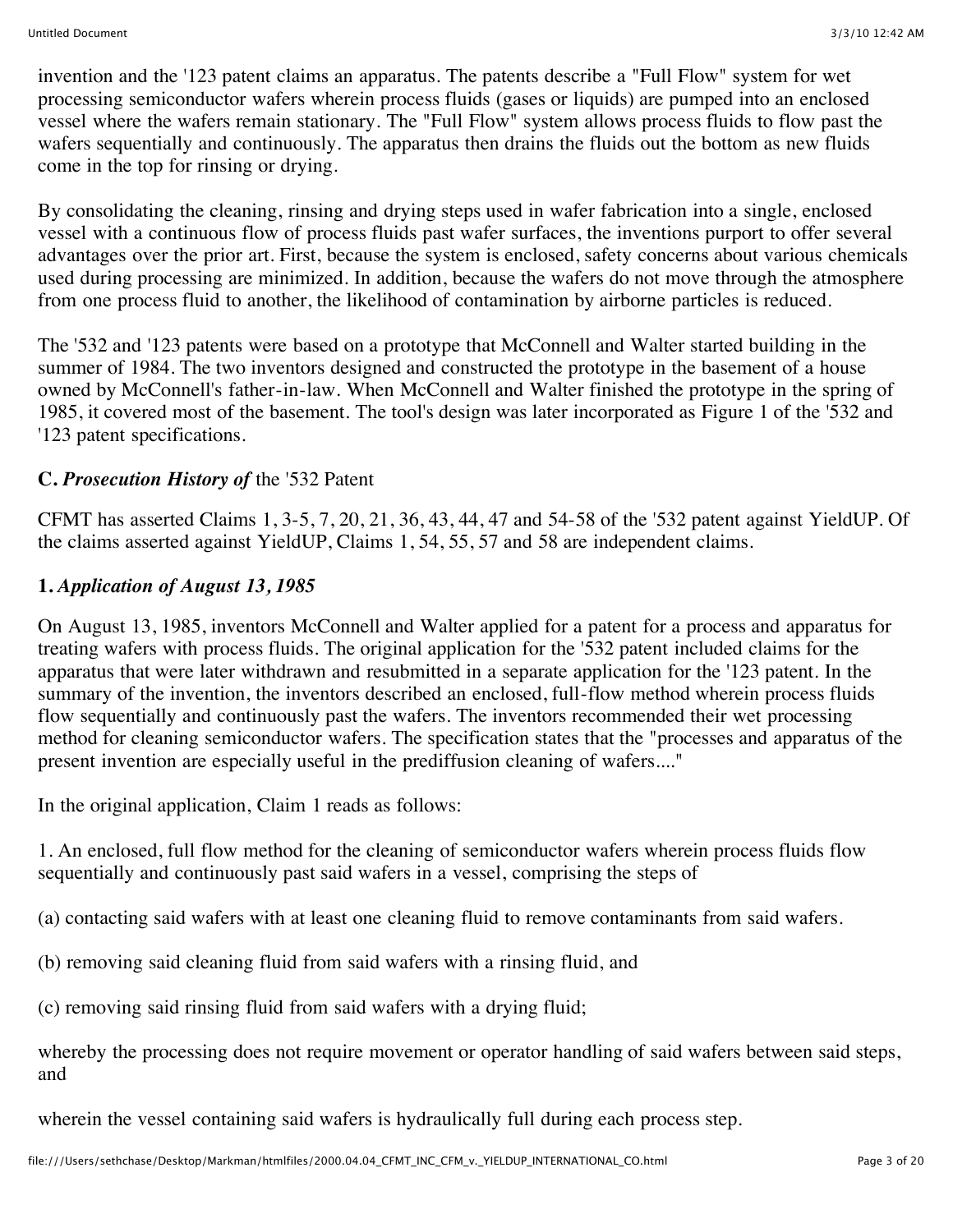Claim 55 is representative of the other independent claims of the '532 patent. In the original application, Claim 55 reads as follows:

55. An enclosed, full flow method for the treatment of semiconductor wafers wherein process fluids flow sequentially and continuously past said wafers in a vessel comprising reacting the surface of said wafers with at least one chemical reagent, whereby the processing does not require movement or handling of said wafers between said steps and wherein the vessel containing said wafers is hydraulically full during each process step.

# **2.** *Rejection of November 25, 1986*

On November 25, 1986, the PTO rejected the claims in the application. The examiner stated that the claims were obvious under 35 U.S.C. s. 103 based on the prior art references of Aigo and Gluck. FN1 According to the examiner, Aigo suggests a flow process for cleaning semiconductor wafers by contacting the wafers with a cleaning fluid, removing the cleaning fluid with a rinsing fluid, and rinsing the wafers with a drying fluid. The examiner wrote that "[i]t would have been obvious to clean silicon wafers in view of the teachings of Aigo since the environment and process is similar to that of the instant invention."

#### FN1. 35 U.S.C. s. 103(a) provides:

A patent may not be obtained though the invention is not identically disclosed or described as set forth in section 102 of this title, if the differences between the subject matter sought to be patented and the prior art are such that the subject matter as a whole would have been obvious at the time the invention was made to a person having ordinary skill in the art to which said subject matter pertains.

## **3.** *Amendment of April 13, 1987*

On April 13, 1987, the inventors submitted an amendment to the PTO. The inventors suggested that the examiner had misinterpreted the Aigo patent because the etchant in Aigo is used not to clean the wafers, but to selectively remove portions of the surface layer of the wafer in order to form the semiconductor wiring circuit. Even if the etchant in Aigo is a cleaning fluid, the inventors wrote that Aigo does not teach or suggest the present invention because Aigo uses open tanks rather than an enclosed, full flow system. Specifically, the inventors wrote that Aigo does not teach or suggest:

1. An enclosed, full flow method for cleaning or otherwise treating the semi-conductor wafers;

- 2. Flowing process fluids sequentially and continuously past the wafers in a vessel;
- 3. Absence of movement or operator handling of wafers between process steps; or
- 4. A hydraulically full vessel containing the wafers during each process step.

The inventors also distinguished their invention from Gluck and other prior art references by arguing that the prior art does not teach an "enclosed full flow method wherein process fluids flow sequentially and continuously past the wafers in a vessel." The inventors requested that the examiner reconsider the application and withdraw his rejections based on the prior art references.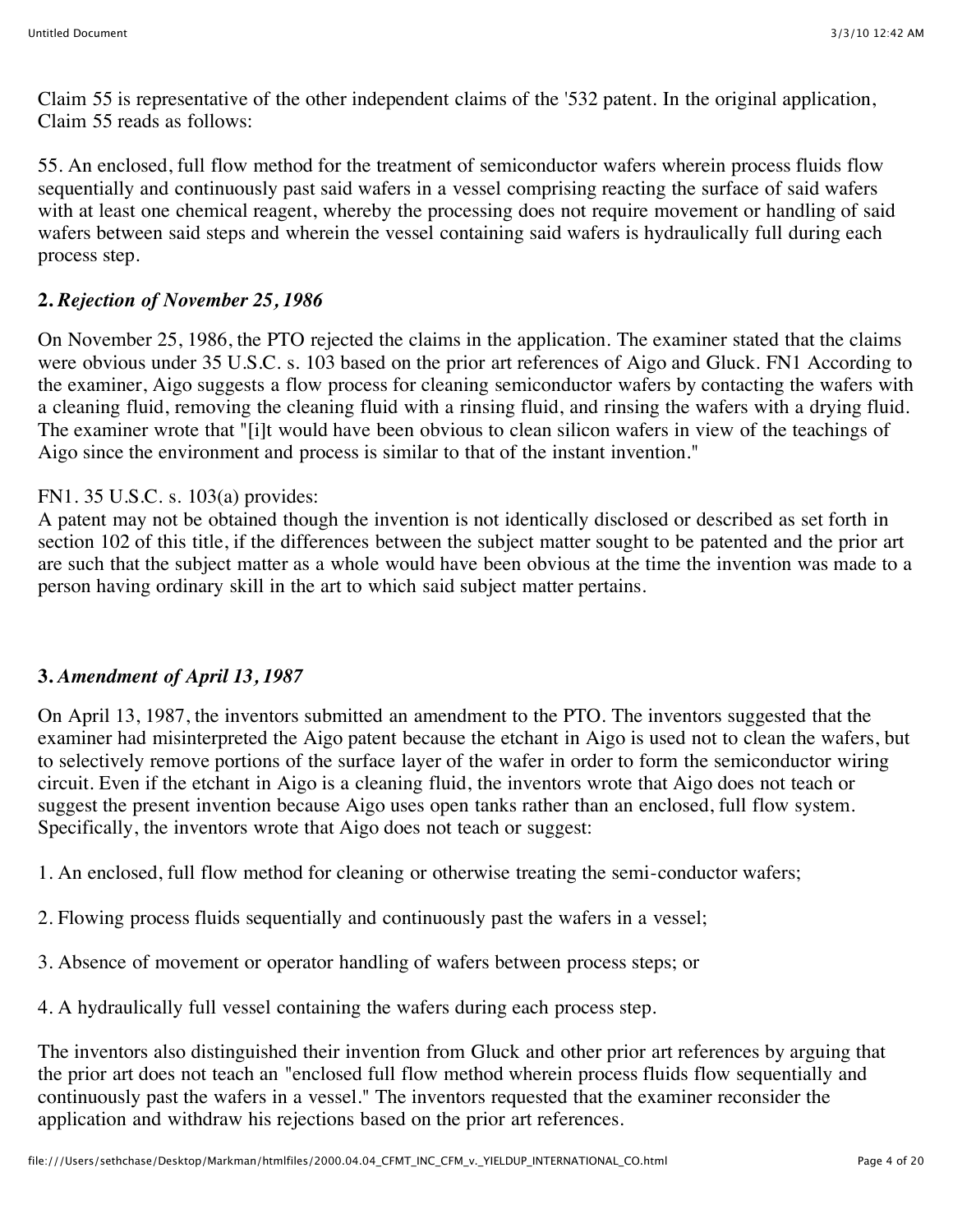#### **4.** *Rejection of July 10, 1987*

On July 10, 1987, the PTO sent the inventors a final action letter rejecting all pending claims. In response to the inventors' argument that the etchant used in Aigo is not a cleaning fluid, the examiner wrote that the pending claims do not recite any process limitations that are substantially distinct from Aigo. "The instant claims broadly recite respectively, 'a cleaning fluid,' at least one cleaning fluid, at least one chemical reagent, all which can be construed as 'an etchant.' " In response to the inventors' argument that the prior art references teach an open tank method rather than the enclosed full flow method of the instant invention, the examiner stated that this limitation has "not been shown to produce new or unexpected results in the wafer cleaning art."

Following this rejection, on November 30, 1987, the examiner held a telephone interview with William W. Schwarze, counsel for the inventors. During the interview, Schwarze and the examiner discussed changes that the inventors could make to the application to overcome the examiner's rejection.

#### **5.** *Amendment of December 10, 1987*

On December 10, 1987, the inventors submitted a proposed amendment in response to the Final Rejection. The purpose of the proposed amendment was to restate certain claim language in the form of actual process steps to overcome the examiner's contentions that the claims did not recite any process limitations that were distinct from the prior art. The inventors stated that

the novel conditions or steps which are not shown or suggested by the prior art are closing the wafers to the environment, flowing process fluids past the wafers in sequential steps without requiring movement or operator handling of the wafers between steps, and maintaining the wafer vessel hydraulically full during each process step.

For a list of the advantages of the present invention over the prior art, the inventors directed the examiner to the specification. The inventors wrote, "[t]he net effect of all of the ... advantages is the reduction of the risk of introducing contaminants while simultaneously improving the yield of non-defective semiconductor devices<sup>"</sup>

Claim 1, as submitted in the proposed amendment, reads as follows, with the underlining and brackets indicating added and retracted language, respectively:

1. An enclosed, full flow method for the cleaning of semiconductor wafers [wherein] *comprising positioning said wafers in a vessel, closing said vessel to the environment, and flowing* process fluids [flow] sequentially and continuously past said wafers in [a] *said* vessel, [comprising] *including* the steps of

(a) contacting said wafers with at least one cleaning fluid to remove contaminants from said wafers.

(b) removing said cleaning fluid from said wafers with a rinsing fluid, and

(c) removing said rinsing fluid from said wafers with a drying fluid;

whereby the processing does not require movement or operator handling of said wafers between said steps, and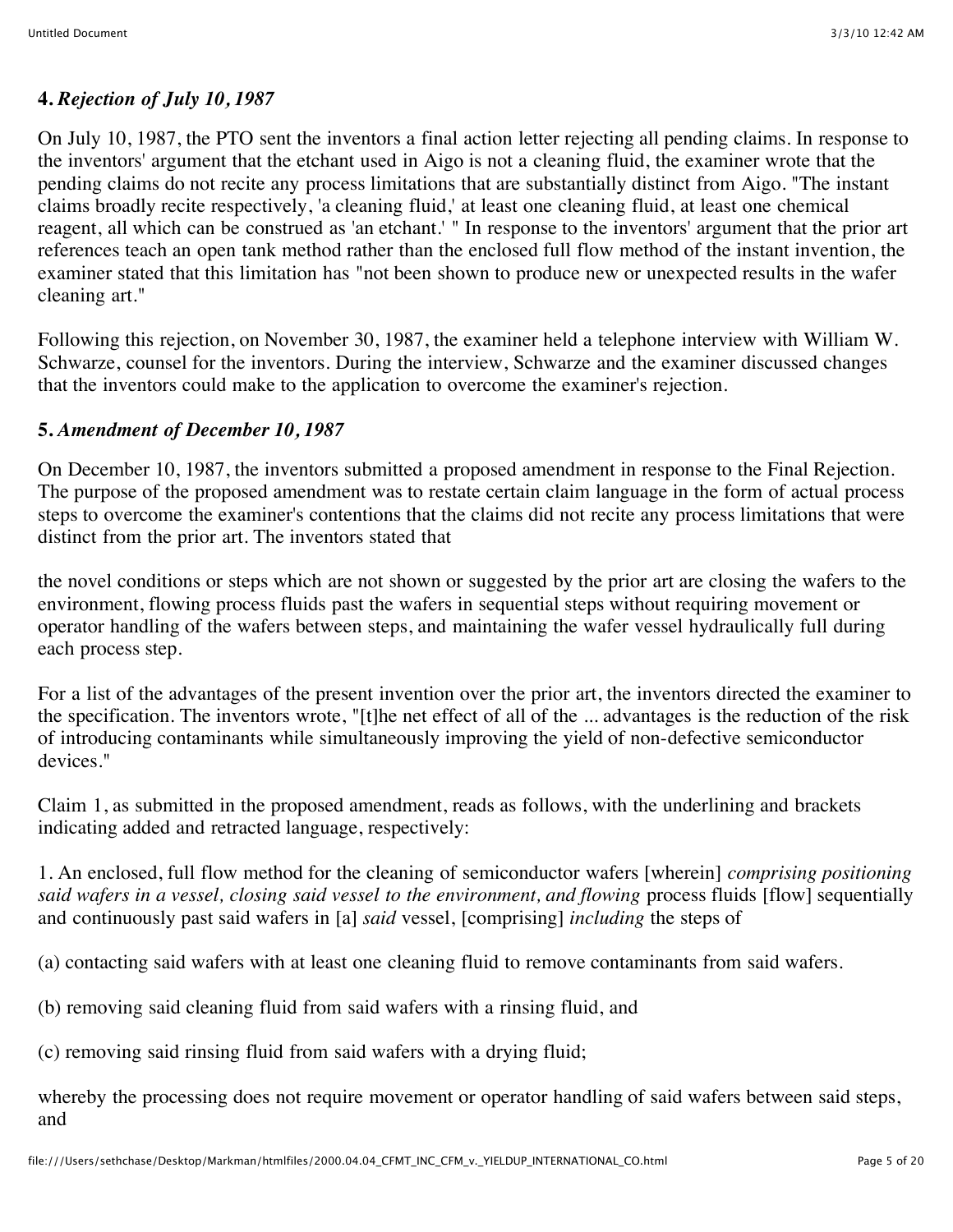[wherein] *maintaining* the vessel containing said wafers [is] hydraulically full during each process step.

McConnell and Walter made similar changes to the other independent claims in the application. For example, Claim 54 was amended as follows:

55. An enclosed, full flow method for the treatment of semiconductor wafers [wherein] *comprising positioning said wafers in a vessel, closing said vessel to the environment, and flowing* process fluids [flow sequentially and] *in sequential steps* continuously past said wafers in [a] *said* vessel [comprising] , *including the step of* reacting the surface of said wafers with at least one chemical reagent, whereby the processing does not require movement or handling of said wafers between said steps and [wherein] *maintaining* the vessel containing said wafers [is] hydraulically full during each process step.

# **6.** *Notice of Allowability*

On May 5, 1988, the PTO allowed the claims in the application, including the independent claims 1, 54, 55, 57 and 58. The examiner stated that the primary reason for the allowance was that none of the prior art references taught a closed, hydraulically full method for cleaning wafers using wash, rinse and drying cycles. As approved by the PTO, the '532 patent has 58 claims.

## **7.** *Comments on the Examiner's Reasons for Allowance*

On June 24, 1988, the inventors sent the PTO a letter, suggesting that the examiner's Statement of Reasons for Allowance was unduly narrow in referring to the scope of the claims. The inventors stated that "while independent Claim 1 is directed to a closed, hydraulically full method for cleaning wafers using wash, rinse and drying steps, the other independent claims (55, 56, 58 and 59) do not necessarily require all of these features." The inventors requested that their comments be placed in the patent file.

## **D.** *Prosecution History of* the '123 Patent

CFMT has also asserted Claims 1, 4, 5 and 19-23 of the '123 patent against YieldUP. Of the claims asserted against YieldUP, Claims 1, 19, 20, 22 and 23 are independent claims.

## **1.** *Application and Amendment of October 3, 1988*

On October 3, 1988, McConnell and Walter applied for a patent for an apparatus for treating wafers with process fluids. As noted above, originally, the claims in this application were included together with the process claims in the application for the '532 patent. At the examiner's suggestion, however, the apparatus claims were withdrawn and resubmitted as a separate application. As a result, the original application for the '123 patent is identical to the application for the '532 patent. In order to eliminate the references to the method claims being considered separately, the inventors filed a preliminary amendment concurrently with their application for the '123 patent. Because the application for the '123 patent was filed as a division of the application for the '532 patent, the patents share a common written description.

In the application for the '123 patent, as amended, Claim 1 reads as follows:

1. Apparatus for wet processing of semiconductor wafers comprising: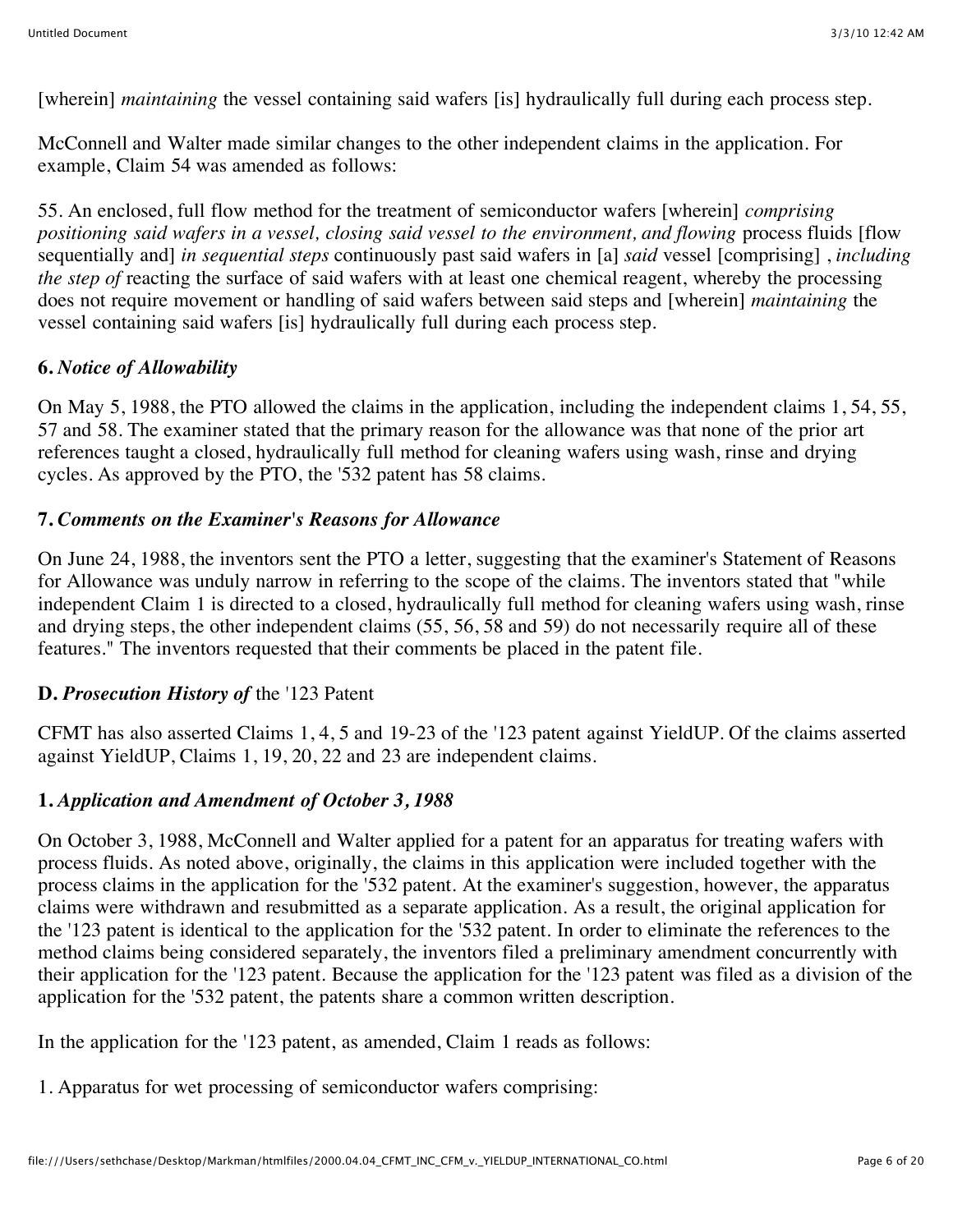(a) vessel means for supporting said wafer in a closed circulation process stream wherein process fluids may sequentially flow past said wafer;

(b) means for supplying at least one cleaning fluid to said process stream for removing contaminants from said wafers, and means for withdrawing said cleaning fluid from said process stream;

(c) means for supplying a rinsing fluid to said process stream for removing other fluids from said wafers, and means for withdrawing said rinsing fluid from said process stream; and

(d) means for supplying a drying fluid to said process stream for removing other fluids from said wafers and means for withdrawing said drying fluid from said process stream.

Claim 20 is representative of the other independent claims of the '123 patent. In the application, as amended, Claim 20 reads:

20. Apparatus for wet processing of semiconductor wafers comprising:

(a) vessel means for supporting said wafers in a closed circulation process stream wherein process fluids may sequentially flow past said wafers and

(b) means for supplying at least one chemical reagent to said process stream for reacting with portions of said wafers, said process stream being positioned within said vessel means such that said vessel means is hydraulically full with process fluid.

## **2.** *Rejection of December 30, 1988*

On December 30, 1988, the PTO rejected the claims in the application for the '123 patent. The examiner stated that the claims were obvious under 35 U.S.C. s. 103 based on prior art references, including Edwards and Ham.

## **3.** *Amendment of April 4, 1989*

On April 4, 1989, McConnell and Walter submitted an amendment to the PTO. The inventors amended some of the independent claims to more particularly point out and distinctly claim the invention. The inventors stated that "[t]he amendments ... point out that the vessel is hydraulically full when the process fluids flow past the wafers and that means are provided for minimizing the gas/liquid interfaces of the rinsing fluid."

In the amendment, the inventors distinguished their invention from Edwards, Ham and other prior art references cited by the examiner. "There is no teaching, suggestion or disclosure in either Edwards or Ham to provide Edwards with means for supplying/withdrawing a drying fluid." In addition, the inventors argued that Edwards does not disclose a vessel that is hydraulically full during each process step. Finally, the inventors stated that their invention includes a means for minimizing the gas/liquid interfaces of the rinsing fluid that is not disclosed in the prior art.

Claim 1, as submitted in the proposed amendment, reads as follows, with the underlining and brackets indicating added and retracted language, respectively: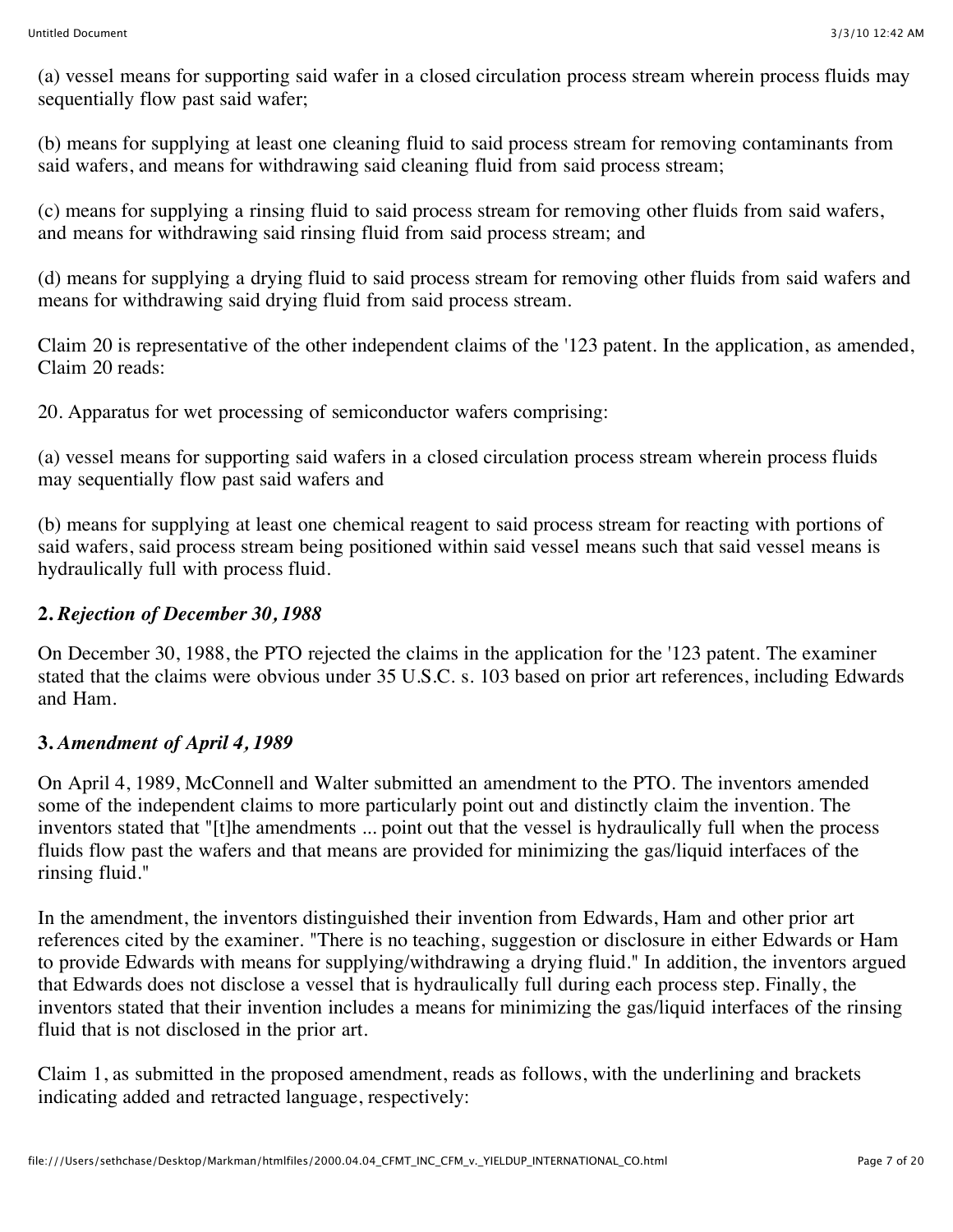1. Apparatus for wet processing of semiconductor wafers comprising:

(a) vessel means for supporting said [wafer] *wafers* in a closed circulation process stream wherein process fluids may sequentially flow past said wafers, *said vessel being hydraulically full with process fluid when said process fluids flow past said wafers;*

(b) means for supplying at least one cleaning fluid to said process stream for removing contaminants from said wafers, and means for withdrawing said cleaning fluid from said process stream;

(c) means for supplying a rinsing fluid to said process stream for removing otherfluids from said wafers, *means for minimizing gas/liquid interfaces is said rinsing fluid* and means for withdrawing said rinsing fluid from said process stream; and

(d) means for supplying a drying fluid to said process stream for removing other fluids from said wafers and means for withdrawing said drying fluids from said process stream.

In the amendment McConnell and Walter also added the phrase, "means for minimizing gas/liquid interfaces in said rinsing fluid," to Claims 22 and 23, two of the other independent claims in the application.

# **4.** *Rejection of July 19, 1989*

On July 19, 1989, the PTO rejected the claims in the application for the '123 patent. The examiner stated that the claims were indefinite under 35 U.S.C. s. 112. FN2 According to the examiner, "the phrase 'hydraulically full' is confusing in that it is not exactly clear as to what the vessel should be hydraulically full of." In addition, the examiner wrote that it not clear how the "process fluids are 'withdrawn from the process stream' since the stream is itself the fluids." The examiner wrote that the claims would be allowable if rewritten or amended to overcome the rejection.

## FN2. 35 U.S.C. s. 112 provides, in pertinent part:

The specification shall contain a written description of the invention, and of the manner and process of making and using it, in such full, clear, concise, and exact terms as to enable any person skilled in the art to which it pertains, or with which it is most nearly connected, to make and use the same, and shall set forth the best mode contemplated by the inventor of carrying out his invention.

## **5.** *Amendment of October 23, 1989*

On October 23, 1989, the inventors submitted an amendment to the PTO in response to the examiner's rejection. According to the inventors, the independent claims in the application, Claims 1, 19, 20, 22 and 23, were amended to particularly point out that the vessel is hydraulically full with process fluid. Regarding the use of the phrase "withdrawn from the process stream," the inventors argued that the language is adequately supported and disclosed in the specification. The inventors stated that "the process stream is a succession of process fluids, each one being replaced by the succeeding process fluid."

## **6.** *Notice of Allowability*

On November 6, 1989, the PTO allowed the claims in the application as amended. The examiner did not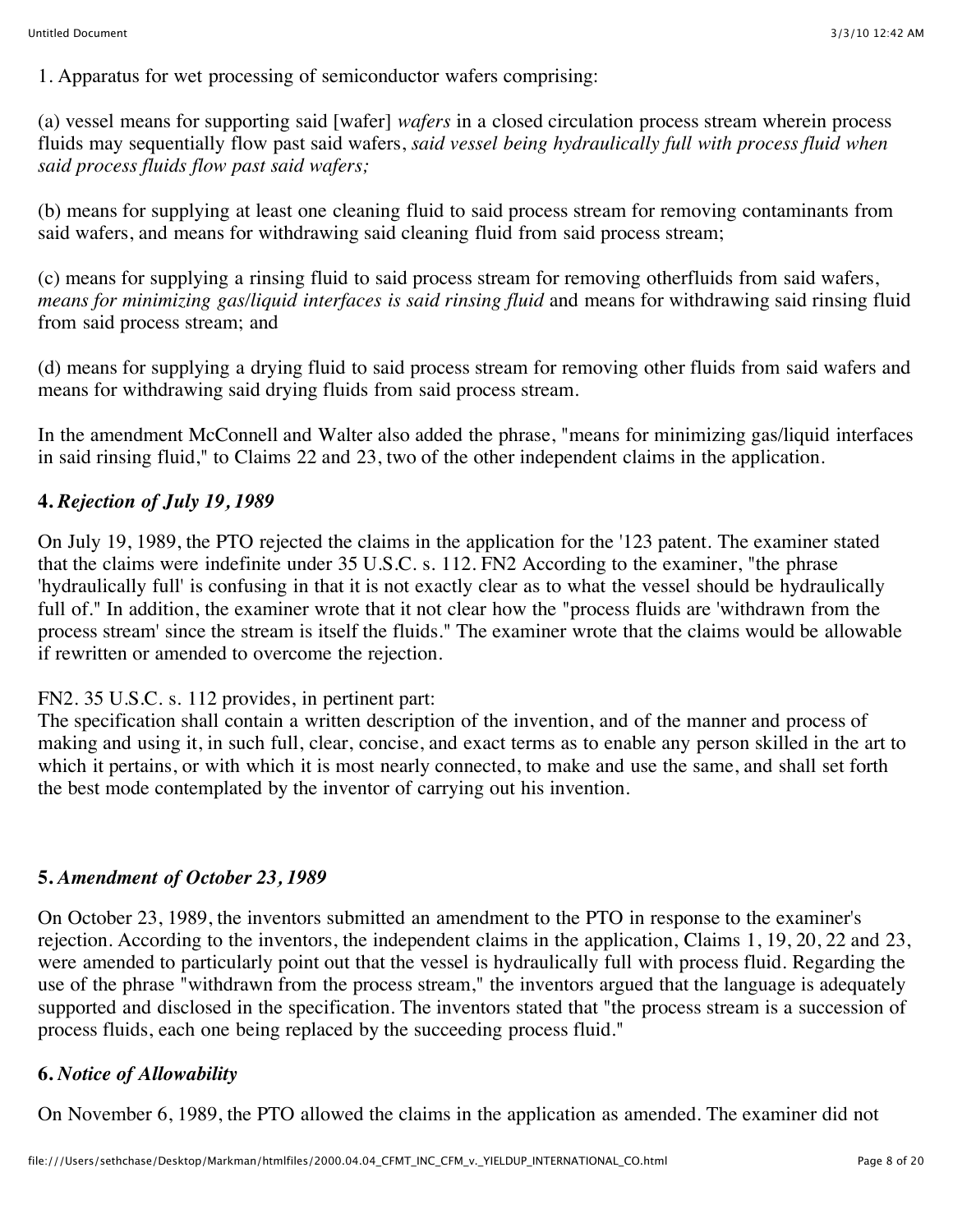provide a Statement of Reasons for Allowance. As approved by the PTO, the '123 patent has 24 claims.

#### **E.** *Testing the Invention*

In 1986, CFMT began marketing the Full Flow system. CFMT often referred to the system's drying method as one of its strengths. For instance, one CFMT brochure lists the lack of "particle generation," the lack of "streaking or staining," and "very fast drying" as benefits of the Full Flow system. The brochure claims that the wafers "emerge bone-dry from the drying step and have exceptionally low particle counts."

In late 1986, CFMT reached an agreement with Texas Instruments to test a second prototype or "beta tool" that the inventors had constructed based on the '532 and '123 patents. The agreement required CFMT to ship the Full Flow vessel to Texas Instruments before receiving payment. McConnell and Walter took turns visiting the Texas Instruments' facility in Sherman, Texas to help set up the system and take part in the testing.

The first wafers processed with the Full Flow system appeared clean to the naked eye. After looking at the wafers with a sophisticated laser scanning device, however, McConnell and Walter saw that the wafers had thousands of particle defects. At a previous trial concerning a related patent, McConnell testified that the wafers processed in the Full Flow system at Texas Instruments looked "terrible."

We could not believe our eyes. We were devastated. They actually looked a little bit like the wafers that we had way back in 1984, where you had those streaks and spots, except this time instead of being able to see the streaks and spots by looking at it this way, you could-the particle-it was as if they were shadows of it and the particle detector had decorated and highlighted sort of like hidden marks and streaks and spots and you could just see all of this, I don't know, stuff on the wafers. And we could not believe it.

Walter was also surprised by how "filthy" the wafers looked. He testified that "when we shipped the machine, we honestly thought we had the best thing since sliced bread and here, you get the wafers out and we discover, oh, my God, look. There are thousands and thousands of particles on the wafers."

After they observed the "filthy" wafers under the scanning device, McConnell and Walter set out to find the source of the problem. According to McConnell, Texas Instruments initially assumed that the contamination was a facility-related issue.

TI was very good about it. They really felt as though it wasn't our problem, that it must be some sort of facility related issue.... But then as more days went on, they began becoming a little less sure that it was a TI problem and they began saying things like can we talk about how you built this machine?

McConnell and Walter flushed the entire system with ultra-pure water for several days. This cleansing procedure decreased particle count but it did not eliminate the problem. In April 1987, the inventors realized that the problem lay in the design of the invention.

In the next four months, the inventors worked "day in and day out" to solve the problem with the Full Flow system. They ran "hundreds and hundreds" of experiments and made numerous modifications to the prototype. According to McConnell:

[W]e launched a very intensive effort. It was sort of a no holds barred. We are going to do everything we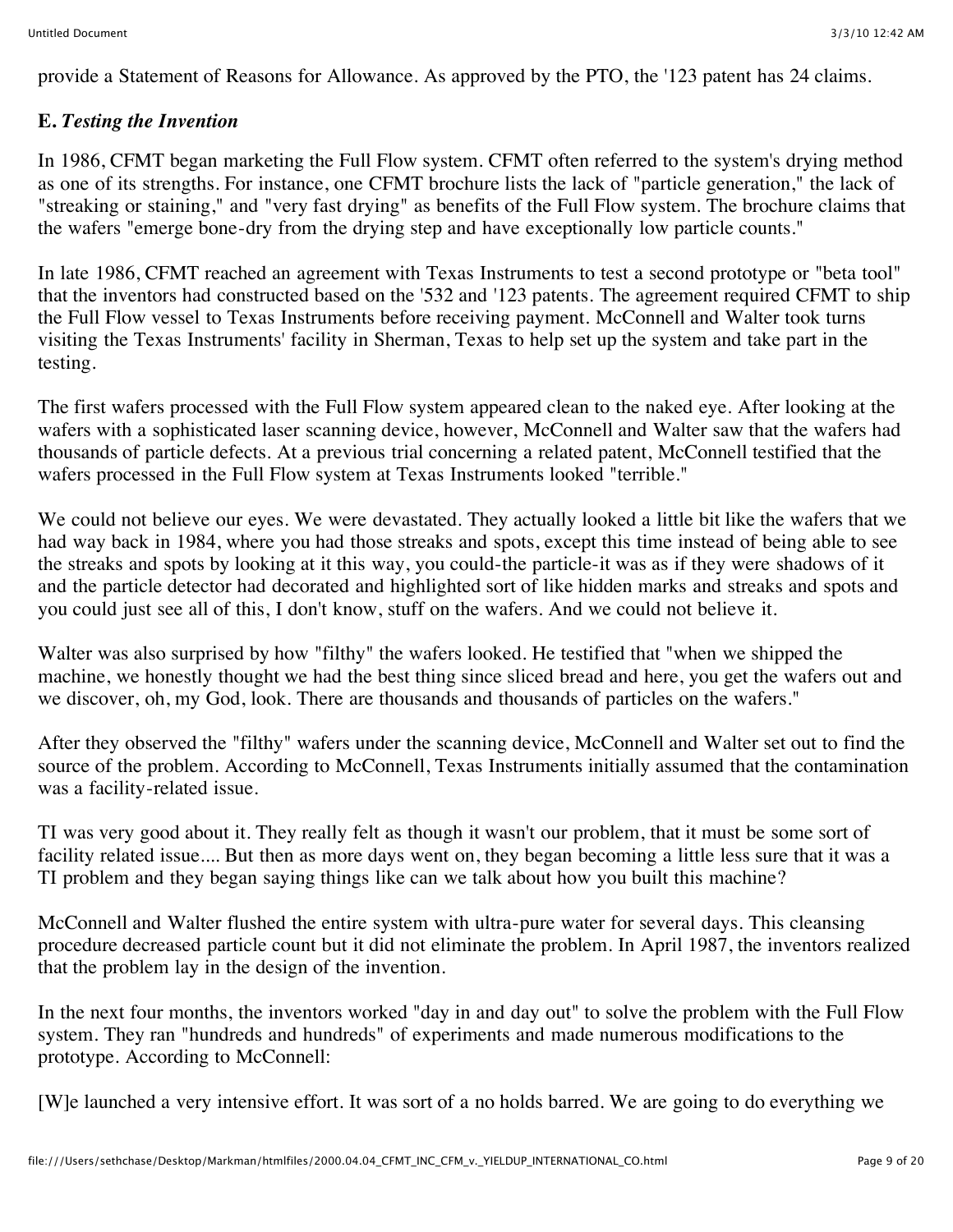can think of. Everybody was focused on it. Alan [Walter] was doing as many experiments as he could down in Texas. I was back up in Lionville doing parallel work. We constructed a clear vessel that, as best we could, mocked the entire system with the exact same valves on the top. We looked at different approaches to drying. We theorized on what could be causing the problem....

Walter testified that by the summer of 1987 they had the problem "licked" and were "getting good results." By slowing the rate of descent, and controlling vapor pressure and water temperature, the inventors were able to eliminate condensation on the wafers. On April 20, 1998, McConnell and Walter applied for a patent on this process as a continuation in part of the application for the '532 patent.

# **F.** *The* '761 Patent

On March 27, 1990, the PTO issued the '761 patent to CFM as assignee of McConnell and Walter. The '761 patent is entitled "Process and Apparatus for Drying Surfaces." The patent describes a method for introducing a drying vapor such as isopropyl alcohol in such a manner as to directly displace the rinsing fluid on the surface of the wafer. The drying process is said to be an "improvement which may be substituted for the steam or chemical drying systems" of the '532 patent.

## **G.** *The Three Lawsuits*

# **1.** *CFMT Sues YieldUP for Infringement of* the '761 Patent

On September 11, 1995, CFMT filed a complaint in this court alleging that YieldUP was infringing one or more claims of the '761 patent, either literally or under the doctrine of equivalents. At the time of the suit, CFMT did not assert that YieldUPwas infringing the '532 and '123 patents. YieldUP filed its answer and counterclaim on November 9, 1995, in which it denied CFMT's allegation of infringement of the '761 patent, asserted affirmative defenses of invalidity and unenforceability and sought a declaratory judgment of invalidity and non-infringement.

On February 14, 1997, YieldUP moved for a summary judgment that its accused products did not infringe the '761 patent. On October 14, 1997, the court granted YieldUP's motion for summary judgment. However, on June 30, 1998, the court granted CFMT's motion for reargument and allowed the parties to submit supplemental briefs on YieldUP's motion for summary judgment. This case, Civil Action No. 95-549-RRM, is pending.

## **2.** *CFMT Sues Steag for Infringement of* the '761 Patent

On July 10, 1995, CFMT filed a separate complaint alleging that Steag Microtech, Inc. was infringing one or more claims of the '761 patent. CFMT did not assert that Steag was infringing the '532 and '123 patents. The case proceeded to trial on issues of infringement, invalidity and enforceability. It was during this trial that McConnell and Walter testified about the problems they encountered when the Full Flow system was initially tested at Texas Instruments. On December 12, 1997, the jury returned a verdict in which it determined that operation of Steag's drying process literally infringes Claims 1, 8, 17 and 22 of the '761 patent. The jury awarded CFMT damages of \$3,105,000.

Steag moved for judgment as a matter of law ("JMOL") on numerous issues, including infringement. On June 18, 1998, this court denied Steag's motions on all issues except that of infringement under the doctrine of equivalents. CFMT, Inc. v. Steag Microtech, Inc., 14 F.Supp.2d 572 (D.Del.1998). On that date the court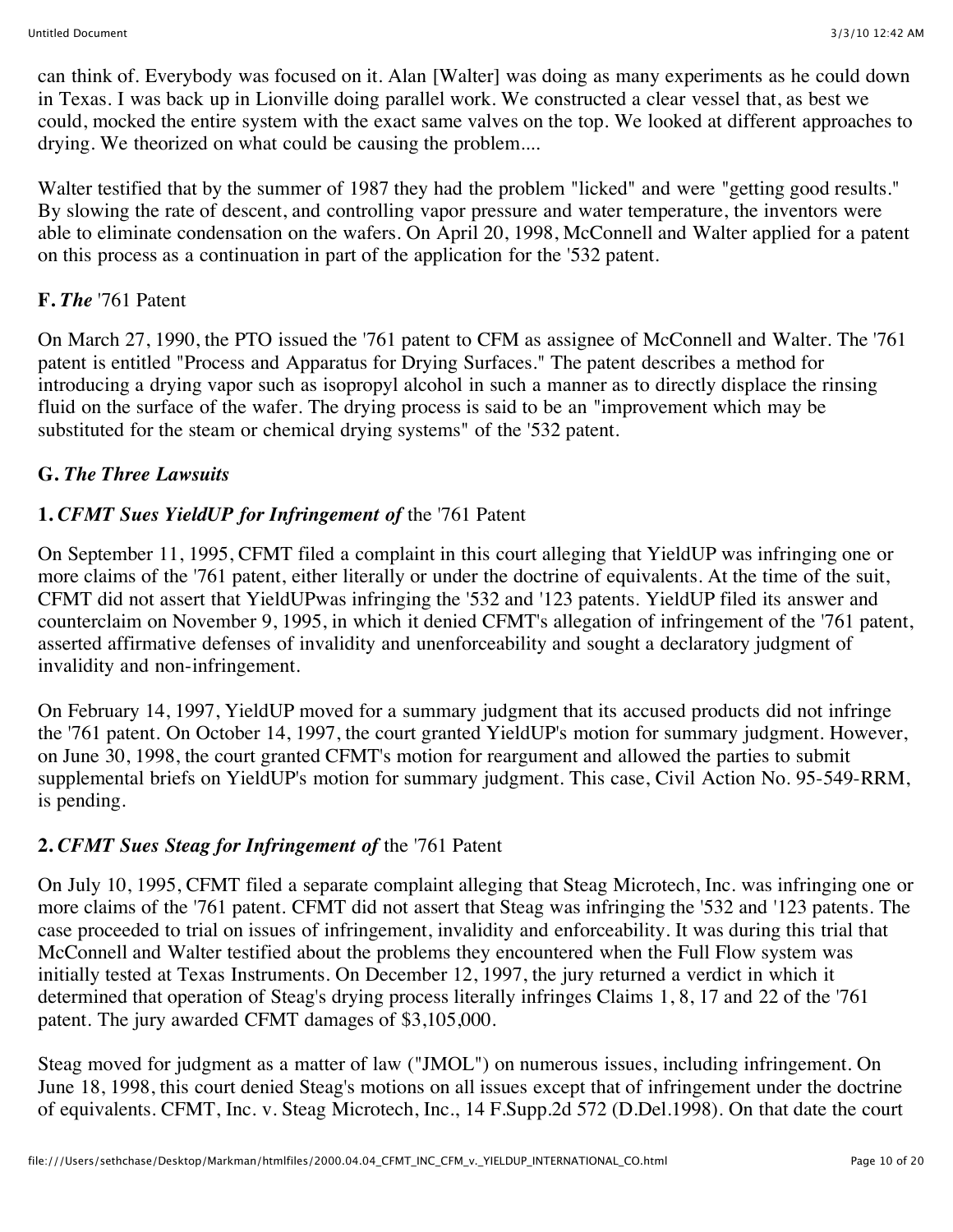also enjoined Steag from making, using, or selling any such devices that infringe the '761 patent.

Steag appealed the denial of JMOL for no literal infringement. On May 13, 1999, the U.S. Court of Appeals for the Federal Circuit issued a decision affirming the ruling of this court in all respects except one. CFMT, Inc. v. Steag Microtech, Inc., 194 F.3d 1336 (Fed.Cir.1999). The appeals court questioned whether one claim limitation of the '76l patent reads upon Steag's method. The appeals court vacated this court's judgment in part, and remanded the case for reconsideration of the issue of literal infringement of the claim in question.

On June 30, 1999, Steag filed a motion for JMOL that Steag's drying process does not literally infringe the '761 patent. CFMT responded with a motion to reinstate the court's judgment of June 18, 1998. On November 8, 1999, this court denied Steag's motion for JMOL on the issue of literal infringement and granted CFMT's motion to reinstate the June 18, 1998 judgment. CFMT, Inc. v. Steag Microtech, Inc., 71 F.Supp.2d 373 (D.Del.1999). Steag appealed the denial of the JMOL for no literal infringement and that appeal is pending.

## **3.** *CFMT Sues YieldUP for Infringement of the '532 and* '123 Patents

On December 30, 1998, CFMT filed a second complaint against YieldUP, alleging that YieldUP infringes one or more claims of the '532 and '123 patents. YieldUP filed its answer and counterclaim on January 25, 1999 in which it denied CFMT's allegation of infringement, asserted affirmative defenses of invalidity and unenforceability and sought a declaratory judgment of invalidity and non-infringement.

On December 22, 1999, YieldUP filed a motion for a summary judgment that the '532 and '123 patents are invalid because the patents' specifications are non-enabling. In support of its motion, YieldUP cites McConnell and Walter's own testimony during the *Steag* trial, in which they described the wafers that emerged from the Full Flow system as "filthy" and "terrible." YieldUP contends that McConnell and Walter admitted that it took them six months of experimentation to solve the problem with the Full Flow system.

On January 31, 2000, CFMT filed a cross-motion for a summary judgment that the '532 and '123 patents are enabling. CFMT contends that there is no genuine dispute that the Full Flow system met the specifications '532 and '123 patents. In addition, CFMT argues that the inventors' testimony during the *Steag* trial is irrelevant to the enablement analysis of the '532 and '123 patents.

## **II.** *DISCUSSION*

## **A.** *Claim Construction*

## **1.** *Basic Principles of Claim Construction*

[1] [2] [3] [4] [5] Claim construction is a matter for the court. *Markman,* 52 F.3d at 979. Claims are construed from the vantage point of a person of ordinary skill in the art at the time of the invention. *Id.* at 986. In construing a claim, a court looks first to the intrinsic evidence of record, namely, the claims, the written description and the prosecution history. Pitney Bowes, Inc. v. Hewlett-Packard Co., 182 F.3d 1298, 1309 (Fed.Cir.1999). The claim language itself defines the scope of the claim, and "a construing court does not accord the specification, prosecution history and other relevant evidence the same weight as the claims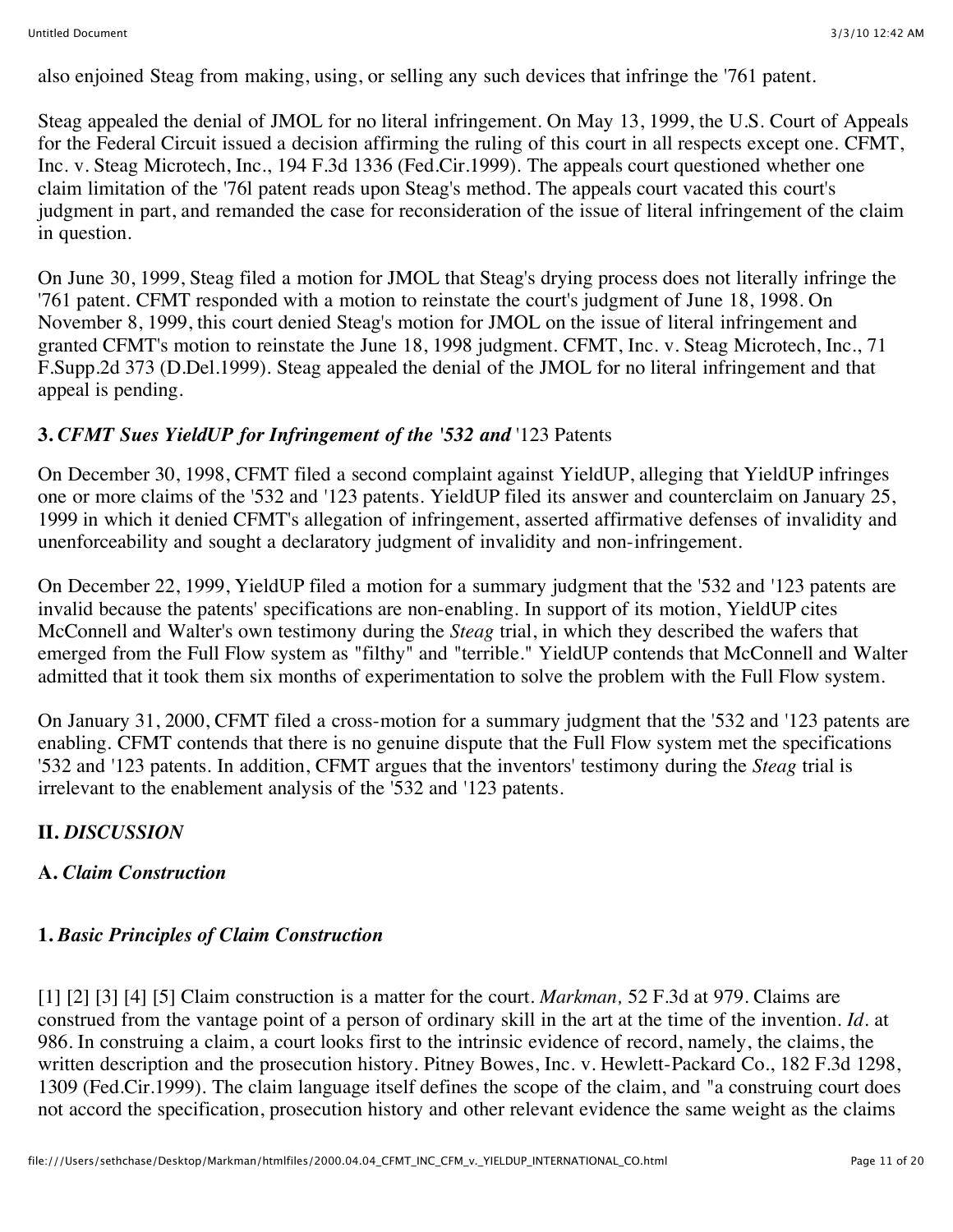themselves, but consults these sources to give the necessary context to the claim language." Eastman Kodak v. Goodyear Tire & Rubber Co., 114 F.3d 1547, 1552 (Fed.Cir.1997). Extrinsic evidence may be consulted to ensure that the claim construction being considered by the court "is not inconsistent with the clearly expressed, plainly apposite, and widely held understandings in the pertinent technical filed." Pitney Bowes, 182 F.3d at 1309.

[6] Although the Federal Circuit has held that claims should be read in view of the specification, *see, e.g., id.,* the court has repeatedly cautioned against limiting the scope of a claim to the preferred embodiment or specific examples disclosed in the specification. *See, e.g.,* Ekchian v. Home Depot, Inc., 104 F.3d 1299, 1303 (Fed.Cir.1997); Intervet America, Inc. v. Kee-Vet Laboratories, Inc., 887 F.2d 1050, 1053 (Fed.Cir., 1989) ("[L]imitations appearing in the specification will not be read into claims, and ... interpreting what is meant by a word in a claim 'is not to be confused with adding an extraneous limitation appearing in the specification, which is improper.' ") (citation omitted).

## **2.** *Claim Construction for* the '532 Patent

# **a. "** *an enclosed, "flow method" for the "cleaning" or "treatment" of semiconductor wafers***"**

The preambles of Claims 1 and 57 of the '532 patent recite "an enclosed, full flow method for the cleaning of semiconductor wafers." Similarly, the preambles of the other independent claims of the '532 patent, Claims 54, 55 and 58, recite "an enclosed, full flow method for the treatment of semiconductor wafers." YieldUP proposes that these preambles should be interpreted as claim limitations because the inventors relied upon the language in the preambles to distinguish their invention from the prior art.

CFMT, on the other hand, contends that the preambles add nothing to the meaning of the claims, and should be disregarded. According to CFMT, the language in the preambles does not inform the construction of the remainder of the claims and the inventors never relied upon that language as an independent inventive concept during the prosecution of the '532 patent.

[7] Claim preambles may be interpreted as claim limitations when they are " 'necessary to give life, meaning, and vitality' to the claim." Pitney Bowes, 182 F.3d at 1306 (quoting Kropa v. Robie, 38 C.C.P.A. 858, 187 F.2d 150 (Cust. & Pat.App.1951)). Such treatment is proper when preamble statements are "intimately meshed with the ensuing language of the claim." *Id.* Preambles should not be construed as claim limitations, however, when the body of the claims fully sets forth the complete invention, and the preamble offers no distinct definition of any of the claim limitations. Id. at 1305.

[8] In the '532 patent, the preamble language reciting an "enclosed, full flow method" for "cleaning" or "treatment" of semiconductor wafers is immediately followed by claim language that recites the step of "positioning said wafers in a vessel." By referring to "said wafers" the claims expressly incorporate the preamble language. *See* Bell Communications Research, Inc. v. Vitalink Communications Corp., 55 F.3d 615, 621 (Fed.Cir.1995) (finding that the claimed method, by referring to "said packet," expressly incorporated by reference the preamble language describing the packets).

In addition, McConnell and Walter used the preamble language reciting an "enclosed, full flow method" for "cleaning" or "treatment" of semiconductor wafers to distinguish their invention from the prior art. For example, in their April 13, 1987 amendment to the application, McConnell and Walter stated that Aigo, Gluck and other prior art references do not teach or suggest "an enclosed, full flow method for cleaning or otherwise treating the semiconductor wafers."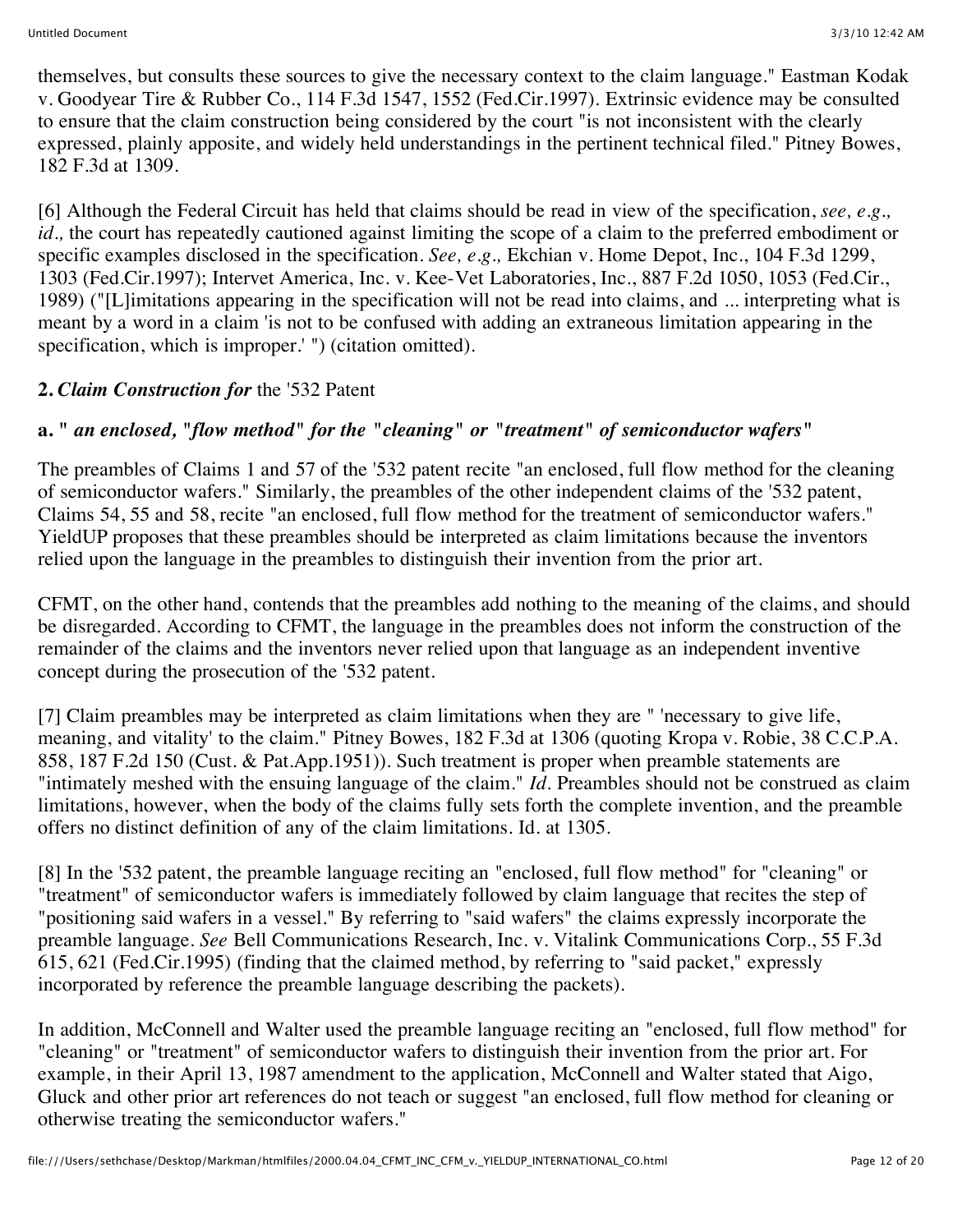Based on the references in the claims to the preamble language and the inventors' reliance on this language during the prosecution of the '532 patent, the court finds that the preambles are "necessary to give life, meaning, and vitality" to the claim. Kropa, 187 F.2d at 152. Therefore, the court will construe the preambles and the remainder of the claims as "one unified and internally consistent recitation of the claimed invention." Pitney Bowes, 182 F.3d at 1306.

# **i. "** *enclosed* **"**

[9] The term "enclosed" appears in the preamble of each of the asserted independent claims. CFMT argues that the term refers to an apparatus that substantially prevents unwanted contaminants or substances from entering the apparatus from the outside environment. YieldUP, on the other hand, argues that "enclosed" means not open to what surrounds it. YieldUP bases its construction on the dictionary definition of "enclosed."

In the specification of the '532 patent, the inventors explain the importance of using an enclosed vessel to practice the invention.

In addition to the wafer vessel and the wafer carriers disclosed in the above-identified copending application, enclosed wafer vessels of other designs may be used. However, it is important for the processes of the present invention that the wafer vessel be closed. That is, the wafer vessel should not be open to the ambient atmosphere except when it is opened to load or unload wafers.

The evidence does not suggest, as CFMT argues, that "enclosed" refers to a process that "substantially" prevents contaminants from entering from the atmosphere. Therefore, the court finds, as advocated by YieldUP, that the term "enclosed" means not open to the ambient atmosphere.

# **ii. "** *full flow* **"**

[10] The term "full flow" also appears in the preamble of each of the asserted independent claims. CFMT argues that the term refers to the inventors' short hand name for a process that includes the characteristics of flowing process fluids past wafers in a process vessel that is hydraulically full. YieldUP counters that the term "full flow" is a CFMT trademark that is not explicitly defined in any part of the patent documents. If the court construes the term, YieldUP contends that it means requiring turbulent plug flow with a high volume turnover rate.

The court does not find that the term "full flow" is an undefined trademark used by CFMT strictly for its marketing purposes. YieldUP markets its own products as "full flow processors" and YieldUP's co-founder and Chief Technology Officer, SurajPuri, has filed a patent application covering a "Full Flow Method and Apparatus for Cleaning Objects Using Dilute Ammonium Solutions." Therefore, the court finds that the term "full flow" would be understood by one of ordinary skill in the art.

The specification of the '532 patent does not suggest that "full flow" means "plug flow" as YieldUP argues. On the contrary, the two references to "plug flow" in the specification of the '532 patent suggest that if the inventors had meant to refer to "plug flow" in the patent claims, they knew how to do so, and they would not have used the term "full flow" instead. As advocated by CFMT, the court finds that the term "full flow" is a short-hand name for the method of flowing process fluids past wafers in a vessel that is hydraulically full.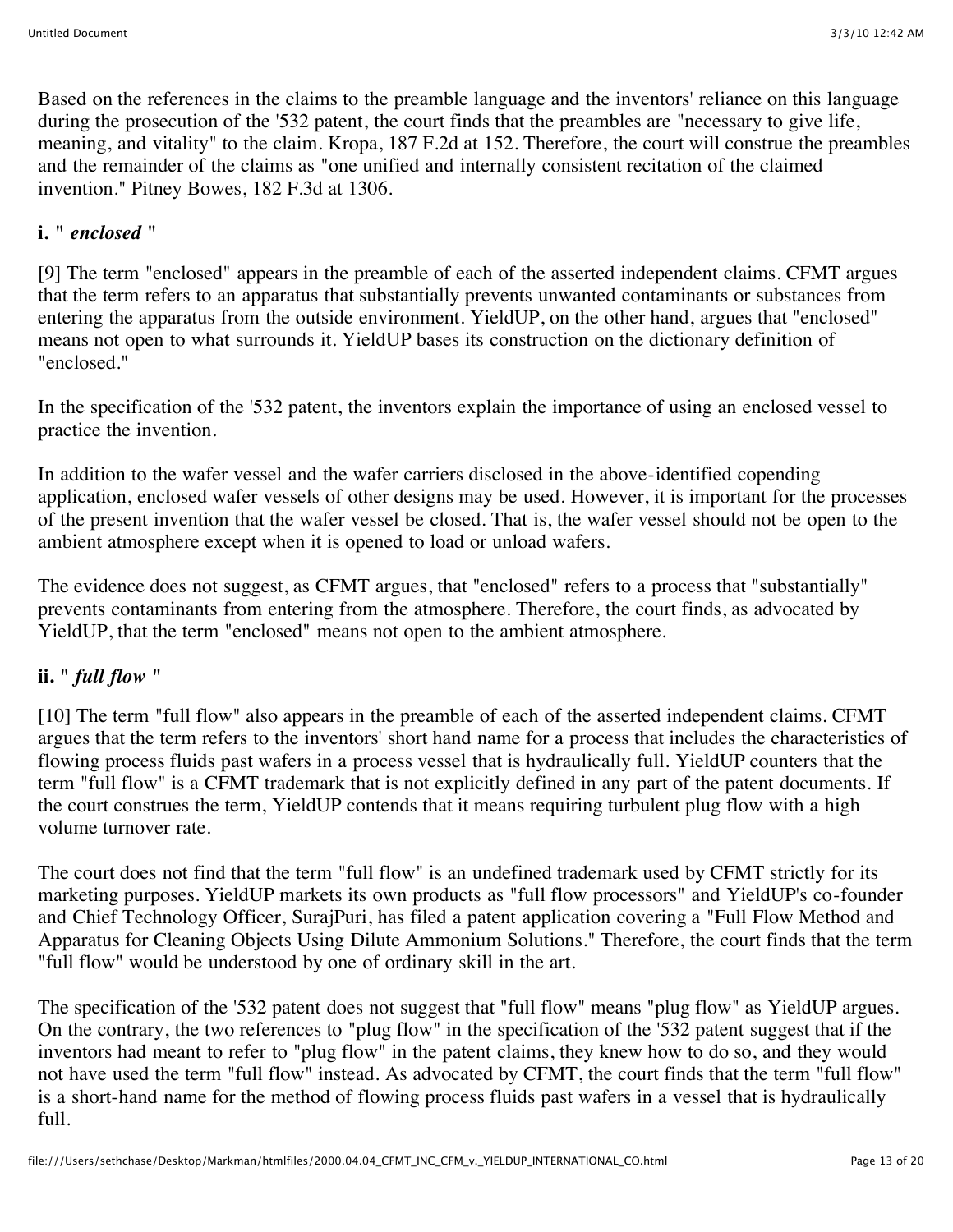#### **iii. "** *cleaning of semiconductor wafers* **"**

[11] The phrase "cleaning of semiconductor wafers" appears in the preamble of Claims 1 and 57 of the '532 patent. The parties agree, as does the court, that "cleaning of semiconductor wafers" refers to the removal of contaminants from the surface of the wafers.

#### **iv. "** *treatment of semiconductor wafers* **"**

[12] The phrase "treatment of semiconductor wafers," appears in the preamble of Claims 54, 55 and 58. CFMT asserts that the phrase "treatment of semiconductor wafers" means all aspects of wafer processing, including but not limited to cleaning. Apparently, YieldUP agrees with CFMT's construction of the phrase because YieldUP requests an instruction that "treatment of semiconductor wafers" includes cleaning. Therefore, the court finds that the phrase "treatment of semiconductor wafers" refers to all aspects of wafer processing, including cleaning.

## **b. "** *closing said vessel to the environment* **"**

[13] The phrase "closing said vessel to the environment" appears in Claims 1, 54, 55, 57 and 58. Consistent with the earlier construction of the term "enclosed," the court finds that the phrase "closing said vessel to the environment" refers to a vessel that is not open to the ambient atmosphere.

## **c. "** *flowing process fluids sequentially and continuously* **"**

[14] The phrase "flowing process fluids sequentially and continuously" appears in Claim 1 of the '532 patent. The related phrase, "flowing process fluids in sequential steps continuously past said wafers," appears in Claims 54, 55, 57 and 58. CFMT asserts that "flowing process fluids sequentially and continuously" means that process fluids flow past the wafers one after another and contact the wafers in a uniform, spatially uninterrupted manner. YieldUP counters that the term "continuously" requires an uninterrupted flow of process fluids. According to YieldUP, CFMT's construction of the phrase would cover a process where the wafers are dipped in fluids that are stagnant as opposed to flowing.

In the prosecution of the '532 patent, McConnell and Walter asserted that their "full flow" invention differed from the open sink methods used in the prior art because in their invention, "fluids flow sequentially and continuously past the wafers." In the open sink method used in the prior art, wafers are immersed in a sink containing a fluid and then moved to a second sink containing a second fluid. Therefore, the court's construction of the phrase "flowing process fluids sequentially and continuously" should not cover a process where the wafers are dipped in fluids that are stagnant as opposed to flowing. As advocated by YieldUP, the court finds that the phrase "flowing process fluids sequentially and continuously" means that process fluids flow past the wafers one after another and that the term "continuously" requires an uninterrupted flow of the process fluids.

## **d. "** *hydraulically full* **"**

[15] The term "hydraulically full" appears in Claims 1, 55, 57 and 58 of the '532 patent. CFMT asserts that the term means that the process vessel becomes completely filled with one or more process fluids. YieldUP, on the other hand, asserts that the term "hydraulically full" requires that the vessel lack voids, dead ends, blind spots, or other surface irregularities within the vessel.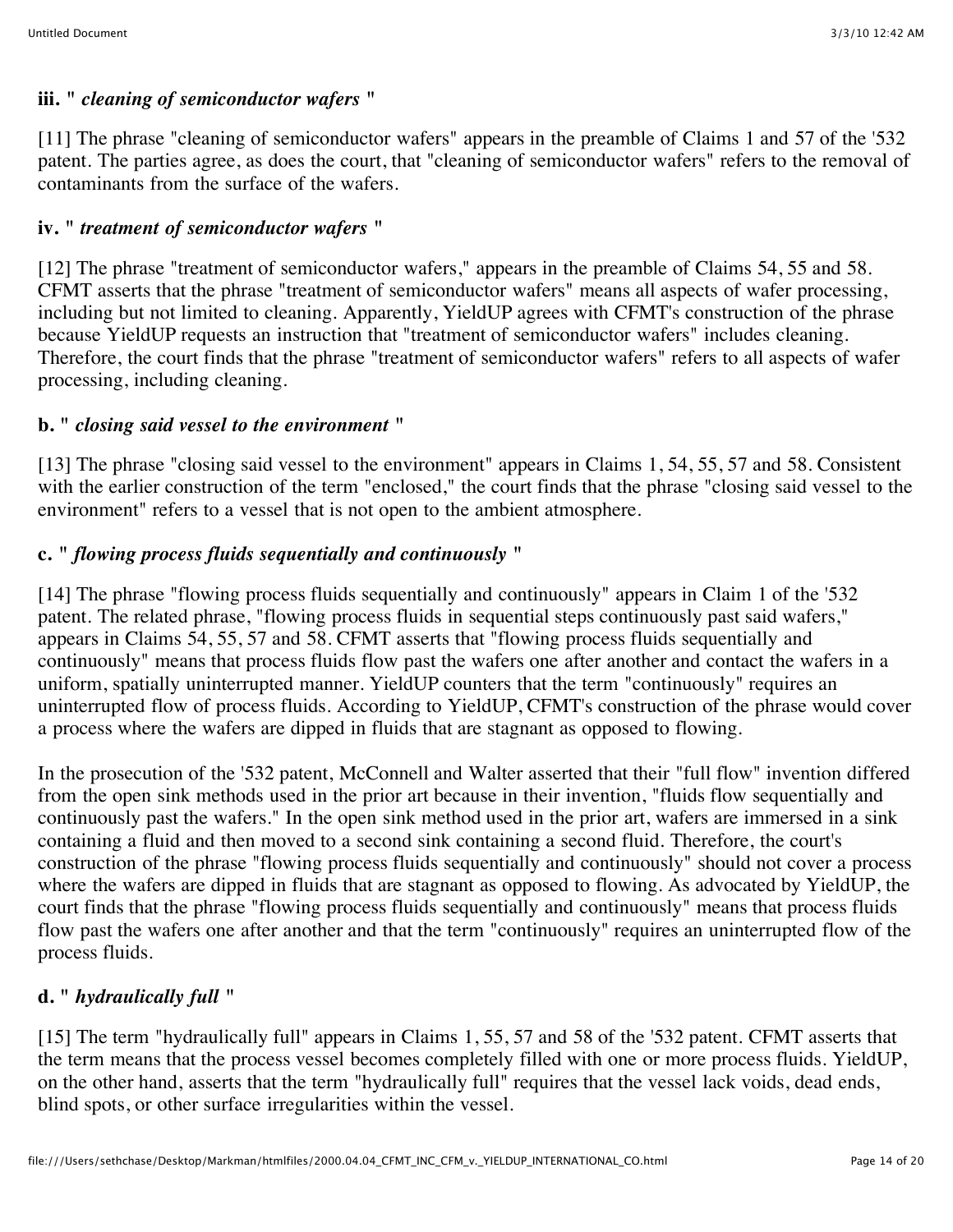The specification of the '532 patent states that "hydraulically full" means that the wafer vessel becomes completely filled with process fluids. The specification goes on to say that "the vessel should not have blind spots, dead-ends, interior surface irregularities or the like where a process fluid or ambient atmosphere could be trapped." In the prosecution of the '123 patent, which also contains the term "hydraulically full," McConnell and Walter clarified the ambiguity.

As pointed out in the specification ... it is important that the design of the wafer vessel permits it to become hydraulically full of fluid during the processes of the present invention. Thus the vessel should not have blind spots, dead ends, interior surface irregularities or the like, where a process fluid or ambient atmosphere could be trapped.

The inventors relied on this definition of hydraulically full to distinguish their invention from the prior art. Therefore, the court finds, as advocated by YieldUP, that "hydraulically full" means completely filled with process fluid such that there are no blind spots, dead-ends, interior surface irregularities or the like where a process fluid or ambient atmosphere could be trapped.

#### **e. "** *whereby the processing does not require[ ] movement or operator handling of said wafers between said steps* **"**

[16] The phrase "whereby the processing does not require[] movement or operator handling of said wafers between said steps" appears in Claim 1 of the '532 patent. An almost identical phrase appears in Claims 54, 55, 57 and 58. CFMT asserts that this phrase precludes movement of the wafers between steps of the claimed process. According to CFMT, however, the phrase does not preclude all movement of wafers. YieldUP counters that the phrase excludes any cleaning process in which wafers are moved between vessels between steps of the process.

The specification of the '532 patent states that the invention does not require "handling by a human or robotic operator of the wafers between the steps of a multi-step fluid process such as prediffusion cleaning." During the prosecution of the '532 patent, the inventors distinguished their invention from the prior art because each step in the invention is carried out in a single vessel. For example, to overcome the examiner's rejection based on the Aigo and Gluck references, McConnell and Walter stated that "the wafers are apparently still moved from step to step in the wafer boat...." Therefore, the court finds, as advocated by YieldUP, that the phrase "whereby the processing does not require | movement or operator handling of said wafers between said steps" excludes any cleaning process in which wafers are moved between vessels between steps of the process.

## **3.** *Claim Construction for* the '123 Patent

[17] The '123 patent is a divisional of the '532 patent and, therefore, the patents share a common written description. The court will construe identical terms in the patents to have the same meaning. Abtox, Inc. v. Exitron Corp., 131 F.3d 1009, 1010 (Fed.Cir.1997). Portions of the claims in the '123 patent are written using the means-plus-function terminology of 35 U.S.C. s. 112, para. 6. FN3 The court will construe these claims "to cover the corresponding structure, material, or acts described in the specification and equivalents thereof." Odetics, Inc. v. Storage Tech. Corp., 185 F.3d 1259, 1266-67 (Fed.Cir.1999).

## FN3. 35 U.S.C. s. 112, para. 6 provides:

An element in a claim for a combination may be expressed as a means or step for performing a specified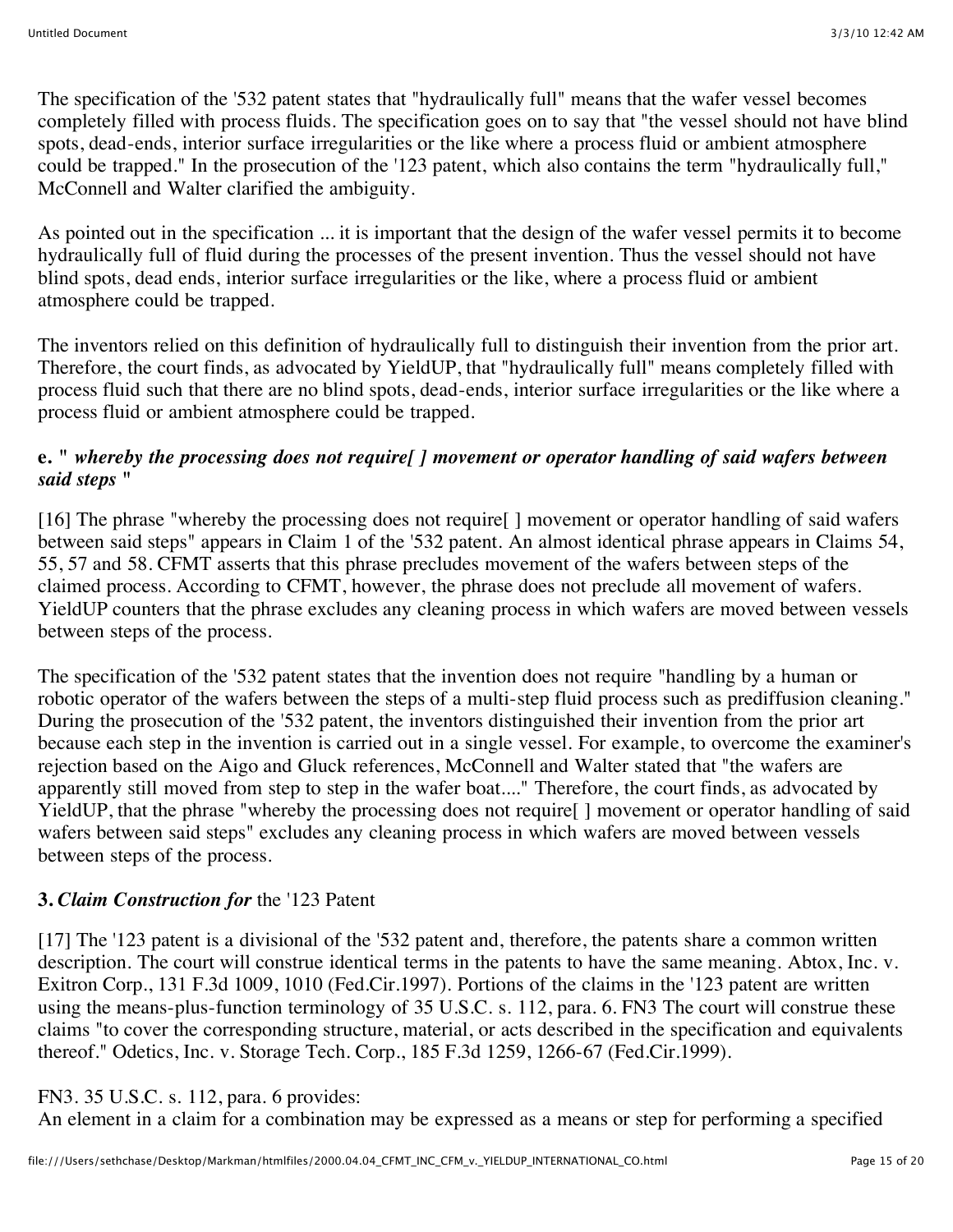function without the recital of structure, material, or acts in support thereof, and such claim shall be construed to cover the corresponding structure, material, or acts described in the specification and equivalents thereof.

#### **a. "** *Apparatus for wet processing of semiconductor wafers***"**

[18] The phrase "Apparatus for wet processing of semiconductor wafers" appears in the preamble to Claims 1, 19, 20, 22 and 23 of the '123 patent. The parties dispute whether this preamble language states a claim limitation.

In the '123 patent, the preamble language reciting an "Apparatus for wet processing of semiconductor wafers" is immediately followed by claim language that requires a "vessel means for supporting said wafers." By referring to "said wafers" the claims expressly incorporate the preamble language. Bell, 55 F.3d at 621. In addition, the specification of the '123 patent states that the invention is designed for "wet processing" of semiconductor wafers and that the invention is "especially useful in the prediffusion cleaning of wafers."

Based on the references in the claims to the preamble language and the reliance on this language in the specification, the court finds that the preambles are "necessary to give life, meaning, and vitality" to the claims. Kropa, 187 F.2d at 152. As advocated by YieldUP, the court finds that the term "wet processing" includes cleaning because the specification identifies cleaning as the "wet processing" for which the invention is "especially useful."

#### **b. "** *vessel means for supporting said wafers* **"**

[19] The phrase "vessel means for supporting said wafers" appears in Claims 1, 19, 20, 22 and 23 of the '123 patent. CFMT asserts that the phrase refers to a structure designed to hold wafers being processed and provide for a closed circulation process stream, and any structure that would be considered an equivalent. YieldUP counters that the phrase limits the claimed apparatus to one that has a sealed, flow-through vessel in which some structure is provided (such as grooves or slots) for supporting individual wafers.

The phrase at issue is written using the means-plus-function terminology of 35 U.S.C. s. 112 and, therefore, the court will construe the phrase to cover the corresponding structure and equivalents thereof. *See* Odetics, 185 F.3d at 1266-67. Figure 1 of the '123 patent illustrates one such "vessel means for supporting said wafers." The specification of the '123 patent also incorporates by reference the disclosures in three other patents and notes that those patents describe "suitable wafer vessels of other designs." The '123 patent and the patents incorporated by reference disclose a variety of other structures for positioning or supporting wafers in a vessel. As a result, the court finds that the phrase "vessel means for supporting said wafers" refers to a structure designed to hold wafers being processed and provide for a closed circulation process stream, and any structure that would be considered an equivalent.

#### **c. "** *in a closed circulation process stream***"**

[20] The phrase "in a closed circulation process stream" appears in Claims 1, 19, 20, 22 and 23 of the '123 patent, CFMT asserts that the phrase refers to the flow of process fluids in a closed manner into a vessel from a source, or inlet, and out of a vessel through a drain, or outlet. CFMT argues that the term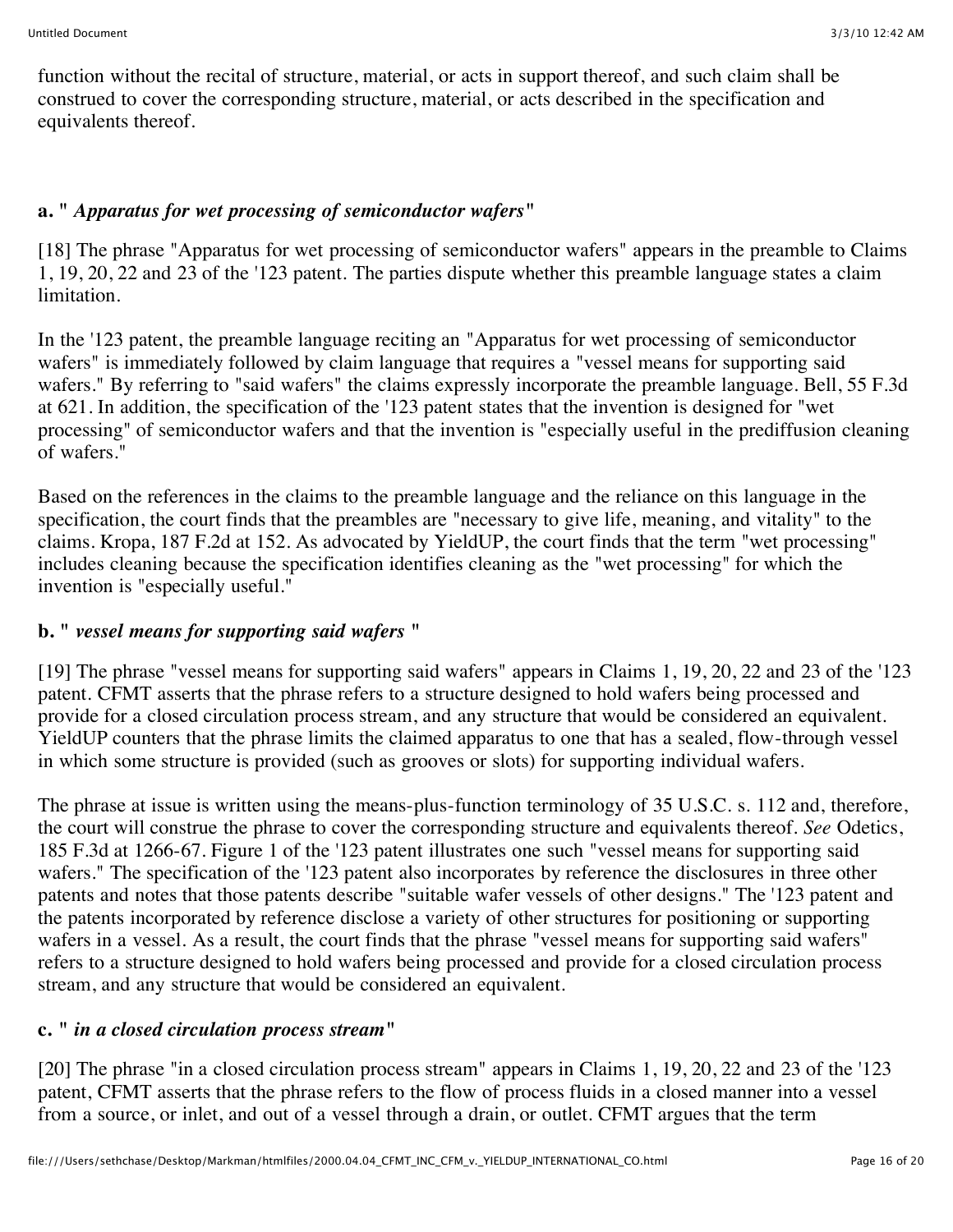"circulation" does not require that fluids travel in a complete loop or circle, or that they re-circulate. YieldUP, on the other hand, contends that the phrase "in a closed circulation process stream" requires that the process fluids move in a circle.

The language of the independent claims in the '123 patent does not require movement of fluid in a circle. The '123 patent, however, includes dependent claims, such as Claims 2 and 11, that require "recirculation" or "recycling" of process fluids. The broader independent claims cannot properly be construed to include the limitation of re-use or recirculation of process fluids, when those additional limitations are set forth in dependent claims. *See* United States v. Telectronics, 857 F.2d 778, 783 (Fed.Cir.1988) (holding that construction of a claim that renders another dependent claim superfluous is presumptively unreasonable). As advocated by CFMT, the court finds that the phrase "in a closed circulation process stream" refers to the flow of process fluids in a closed manner into a vessel from a source, or inlet, and out of a vessel through a drain, or outlet, but the phrase does not require that fluids travel in a complete loop or circle, or that they recirculate.

## **d. "** *hydraulically full* **"**

The term "hydraulically full" appears in Claims 1, 19, 20, 22 and 23 of the '123 patent. For the reasons set forth by the court in the discussion of the '532 patent, the court finds that the term "hydraulically full" means completely filled with process fluid such that there are no blind spots, dead-ends, interior surface irregularities or the like where a process fluid or ambient atmosphere could be trapped.

## **e. "** *means for supplying at least one cleaning fluid to said process stream* **"**

[21] The phrase "means for supplying at least one cleaning fluid to said process stream" appears in Claims 1 and 19 of the '123 patent. The parties agree that the phrase is written in the means-plus-function terminology of 35 U.S.C. s. 112 and that Figure 1 of the '123 patent illustrates a structure with the "means for supplying at least one cleaning fluid to said process stream." As a result, the court finds that the phrase "means for supplying at least one cleaning fluid to said process stream" states a means-plus-function limitation that covers the corresponding structure in Figure 1 of the '123 patent and any equivalents thereof. *See* Odetics, 185 F.3d at 1266-67.

## **f. "** *means for supplying a rinsing fluid to said process stream* **"**

[22] The phrase "means for supplying a rinsing fluid to said process stream" appears in Claims 1, 21, 22 and 23 of the '123 patent. The parties agree that the phrase is written in the means-plus-function terminology of 35 U.S.C. s. 112 and that Figure 1 of the '123 patent illustrates a structure with the "means for supplying a rinsing fluid to said process stream." As a result, the court finds that the phrase "means for supplying a rinsing fluid to said process stream" states a means-plus-function limitation that covers the corresponding structure in Figure 1 of the '123 patent and any equivalents thereof. *See* Odetics, 185 F.3d at 1266-67.

## **g. "** *means for supplying a drying fluid to said process stream* **"**

The phrase "means for supplying a drying fluid to said process stream" appears in Claims 1 and 22 of the '123 patent. The parties agree that the phrase is written in the means-plus-function terminology of 35 U.S.C. s. 112 and that Figure 1 of the '123 patent illustrates a structure with the "means for supplying a drying fluid to said process stream." As a result, the court finds that the phrase "means for supplying a drying fluid to said process stream" states a means-plus-function limitation that covers the corresponding structure in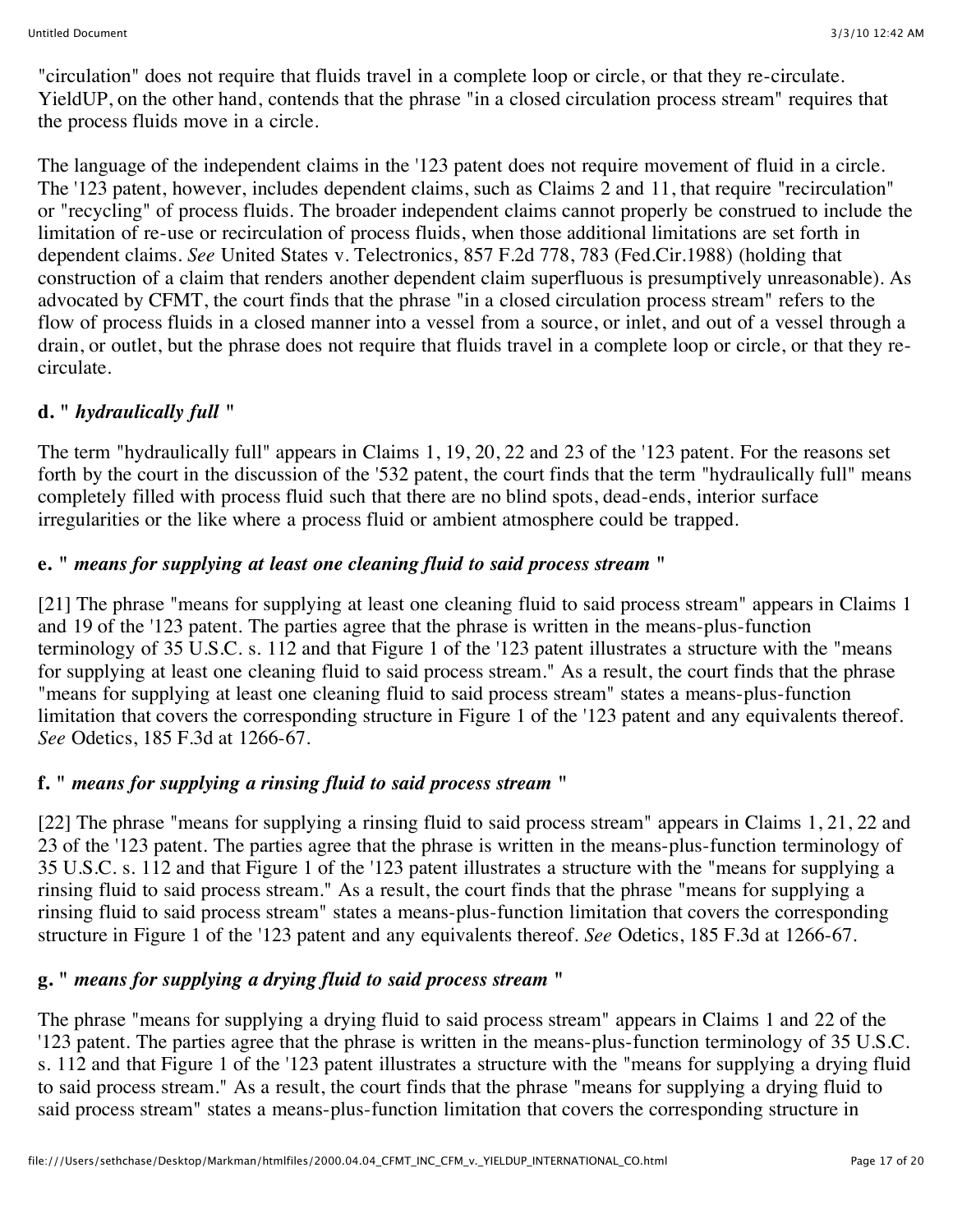Figure 1 of the '123 patent and any equivalents thereof. Odetics, 185 F.3d at 1266-67.

## **B.** *Motion for Summary Judgment*

#### **1.** *Legal Standard for Summary Judgment*

Summary judgment is appropriate when the "pleadings, depositions, answers to interrogatories,and admissions on file, together with the affidavits, if any, show that there is no genuine issue as to any material fact and the moving party is entitled to judgment as a matter of law." Fed.R.Civ.P. 56.

[T]he plain language of Rule 56(c) mandates the entry of summary judgment, after adequate time for discovery and upon motion, against a party who fails to make a showing sufficient to establish the existence of an element essential to that party's case, and on which that party will bear the burden of proof at trial.

Celotex v. Catrett, 477 U.S. 317, 322, 106 S.Ct. 2548, 91 L.Ed.2d 265 (1986). The moving party bears the initial burden of demonstrating the absence of material issues of fact. Id. at 323, 106 S.Ct. 2548. When deciding a motion for summary judgment, the court views the facts, and all permissible inferences from those facts, in the light most favorable to the non-moving party. Matsushita Elec. Indus. Co. v. Zenith Radio Corp., 475 U.S. 574, 587-88, 106 S.Ct. 1348, 89 L.Ed.2d 538 (1986). Where the record could not lead a reasonable jury to find for the non-moving party, disposition by summary judgment is appropriate. Anderson v. Liberty Lobby, Inc., 477 U.S. 242, 248-49, 106 S.Ct. 2505, 91 L.Ed.2d 202 (1986).

#### **2.** *Enablement*

In support of its motion for summary judgment for non-enablement, YieldUP cites the testimony of CFMT's own inventors during the *Steag* trial, in which they described the wafers that emerged from the Full Flow system as "filthy" and "terrible." YieldUP contends that the enablement provision of 35 U.S.C. s. 112 required CFMT's inventors to describe an apparatus and method that could clean semiconductor wafers, or could be made to do so without undue experimentation. YieldUP asserts that the testimony of CFMT's inventors during the *Steag* trial proved that the Full Flow method could not clean wafers, and could not be made to do so without six months of extensive experimentation that led to the issuance of the '761 patent.

CFMT filed a cross-motion for a summary judgment that the '532 and '123 patents are enabling. Because McConnell and Walter were able to build prototypes that met the patent specifications and carried out the claimed inventions, CFMT contends that the '532 and '123 patents are enabling as a matter of law. In addition, CFMT argues that the inventors' testimony during the *Steag* trial about the cleanliness of the processed wafers is irrelevant to the enablement analysis because the the claims of the patents are not limited to achieving any level of cleanliness.

[23] Every patent is presumed valid. *See* 35 U.S.C. s. 282. FN4 The presumption of validity includes a presumption that the patent complies with the enablement requirement of 35 U.S.C. s. 112. *See* Northern Telecom, Inc. v. Datapoint Corp., 908 F.2d 931, 941 (Fed.Cir.1990). "Invalidity for lack of enablement is a conclusion of law and must be supported by facts proved by clear and convincing evidence...." *Id.; see also* Hybritech, Inc. v. Monoclonal Antibodies, Inc., 802 F.2d 1367, 1375 (Fed.Cir.1986) (holding that the party attacking validity has the burden of proving invalidity by clear and convincing evidence).

FN4. 35 U.S.C. s. 282 provides, in pertinent part:

A patent shall be presumed valid. Each claim of a patent (whether in independent, dependent, or multiple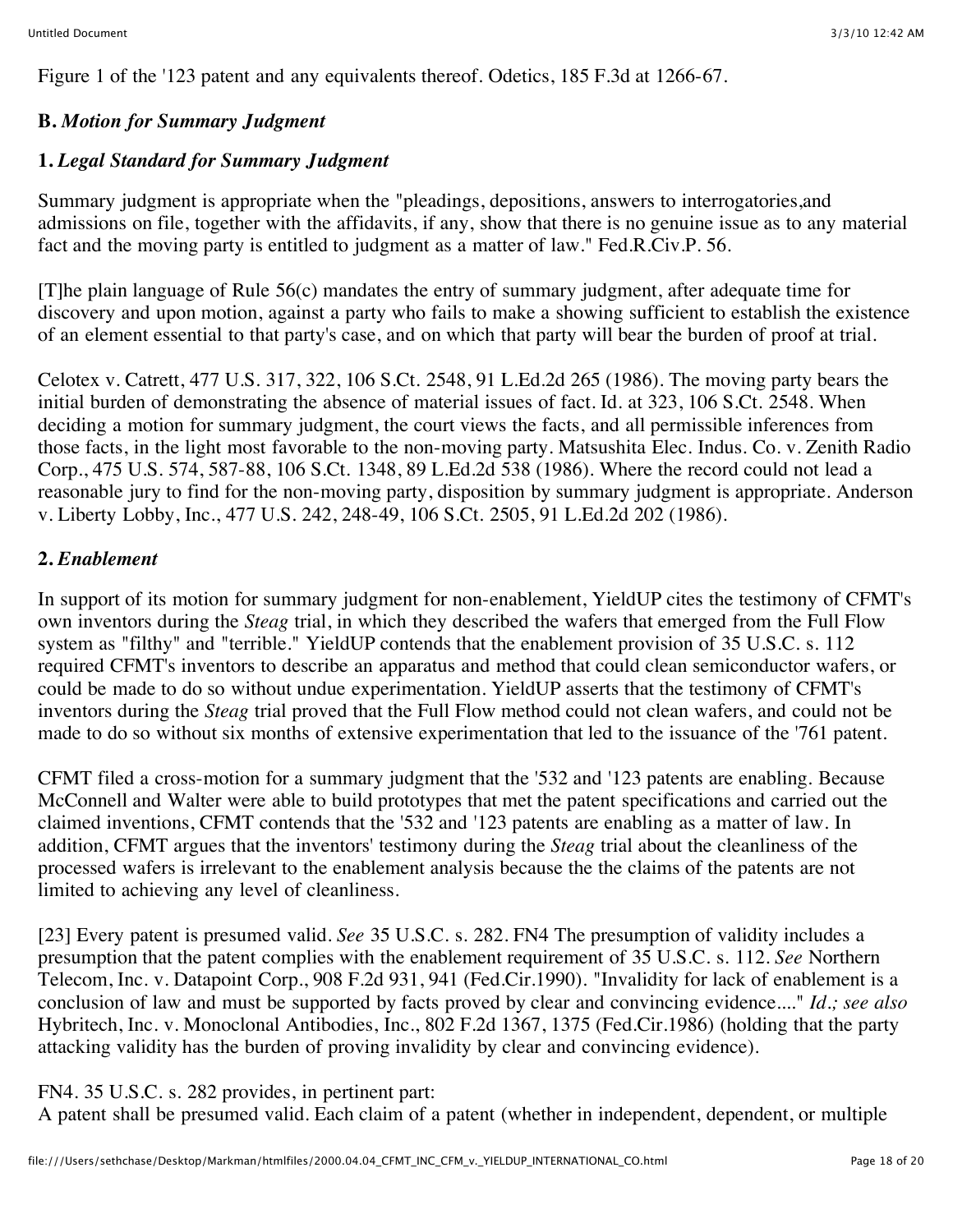dependent form) shall be presumed valid independently of the validity of other claims; dependent or multiple dependent claims shall be presumed valid even though dependent upon an invalid claim.

The enablement requirement of 35 U.S.C. s. 112 provides that the specification of the patent must teach those skilled in the art how to make and use the full scope of the claimed invention without undue experimentation. National Recovery Techs., Inc. v. Magnetic Separation Sys., Inc., 166 F.3d 1190, 1195 (Fed.Cir.1999); In re Wright, 999 F.2d 1557, 1561 (Fed.Cir.1993). The first paragraph of 35 U.S.C. s. 112 states:

The specification shall contain a written description of the invention, and of the manner and process of making and using it, in such full, clear, concise, and exact terms as to enable any person skilled in the art to which it pertains, or with which it is most nearly connected, to make and use the same, and shall set forth the best mode contemplated by the inventor of carrying out his invention.

The enablement requirement ensures that the public knowledge is enriched by the patent specification to a degree at least commensurate with the scope of the claims. National Recovery, 166 F.3d at 1195-96. "If by following the steps set forth in the specification, one of ordinary skill in the art is not able to replicate the claimed invention without undue experimentation, the claim has not been enabled as required by s. 112, paragraph 1." *Id.* at 1196.

Lack of enablement and absence of utility are closely related grounds of unpatentability. Process Control Corp. v. Hydreclaim Corp., 190 F.3d 1350, 1357 (Fed.Cir.1999) (citing Raytheon Co. v. Roper Corp., 724 F.2d 951, 956 (Fed.Cir.1983)). The utility requirement of 35 U.S.C. s. 101 requires that a patentable invention be useful and, accordingly, the subject matter of the claim must be operable.FN5 *Id.* "When a claim requires a means for accomplishing an unattainable result, the claimed invention must be considered inoperative as claimed and the claim must be held invalid under either s. 101 or s. 112 of 35 U.S.C." Raytheon, 724 F.2d at 956.

#### FN5. 35 U.S.C. s. 101 provides:

Whoever invents or discovers any new and useful process, machine, manufacture, or composition of matter, or any new and useful improvement thereof, may obtain a patent therefor, subject to the conditions and requirements of this title.

[24] In this case, the undisputed evidence suggests that the claims of the '532 and '123 patents must enable one skilled in the art to clean semiconductor wafers using the Full Flow system. During the *Steag* trial, Walter testified that "we were designing and building a cleaning machine." The common specification for the '532 and '123 patents states that the "processes and apparatus of the present invention are especially useful in the prediffusion cleaning of wafers...." The independent claims in both patents recite a method or apparatus for "cleaning," "treatment," or "wet processing" of wafers and the parties do not dispute that "cleaning" is one type of "treatment" or "wet processing." Moreover, in the prosecution of the patents, the inventors stated that their Full Flow system reduced "the risk of introducing contaminants while simultaneously improving the yield of non-defective devices." Therefore, in order to satisfy the enablement requirement of 35 U.S.C. s. 112, the '532 and '123 patents must teach those skilled in the art how to clean